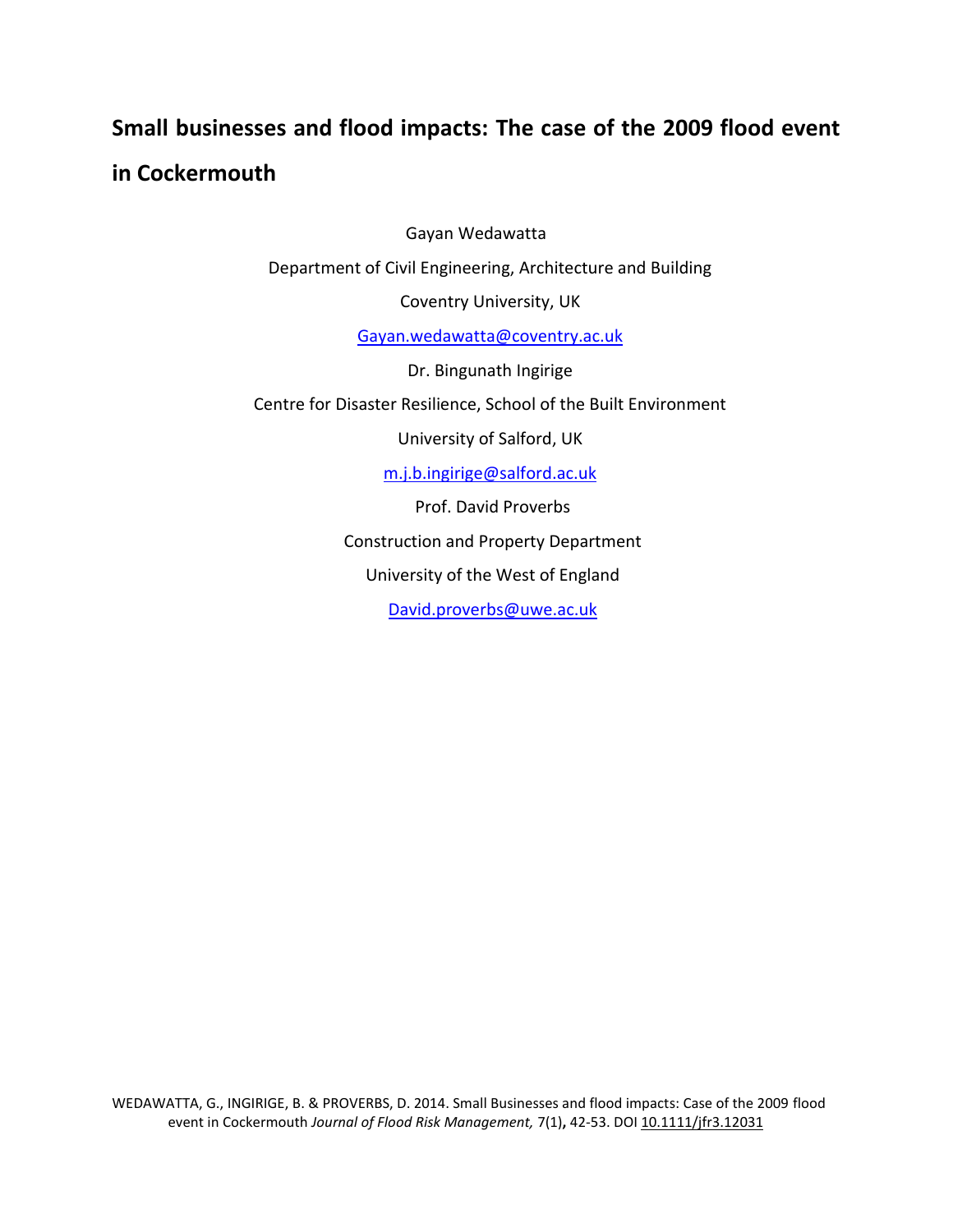#### **Abstract**

Flooding can have a devastating impact on businesses; especially on Small and Medium-sized Enterprises (SMEs) who may be unprepared and vulnerable to the range of both direct and indirect impacts. SMEs may tend to focus on the direct tangible impacts of flooding, limiting their ability to realise the true costs of flooding. Greater understanding of the impacts of flooding is likely to contribute towards increased uptake of flood protection measures by SMEs, particularly during post flood property reinstatement. This study sought to investigate the full range of impacts experienced by SMEs located in Cockermouth following the floods of 2009. The findings of a questionnaire survey of SMEs revealed that businesses not directly affected by the flooding experienced a range of impacts and that short term impacts were given a higher significance. A strong correlation was observed between direct, physical flood impacts and post-flood costs of insurance. Significant increases in the costs of property insurance and excesses were noted, meaning that SMEs will be exposed to increased losses in the event of a future flood event. The findings from the research will enable policy makers and professional bodies to make informed decisions to improve the status of advice given to SMEs. The study also adds weight to the case for SMEs to consider investing in property level flood risk adaptation measures, especially during the post flood reinstatement process.

**Keywords:** Adaptation, Business continuity, Climate change, Flooding, Resilience, SMEs, Vulnerability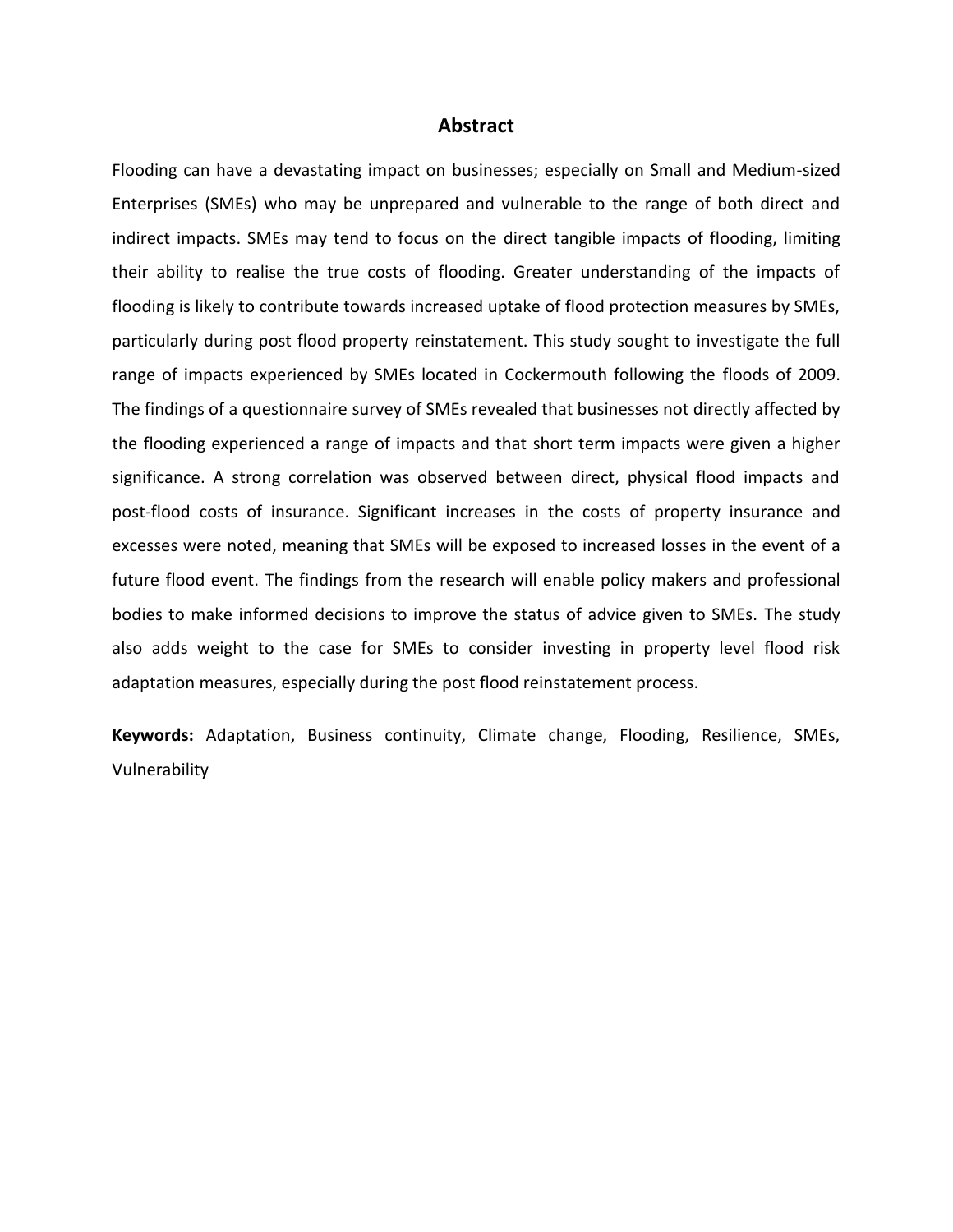### **1 Introduction**

The UK has been affected by a number of major flood events during the recent past, including those in 2005 and 2007 that affected many parts of the UK and the Cumbrian floods of 2009. According to the Environment Agency, about 5.2million properties; amounting to one in six, in England remains at risk of flooding (Environment Agency, 2009a). Of these, 2.8million are at risk of surface water flooding, and 2.4million are at risk of river and coastal flooding. Annual damages to residential and non-residential properties at risk of river and coastal flooding alone is considered to be more than £1 billion (Environment Agency, 2009a). The extent of the risk is further emphasized by the fact that the National Risk Register for the UK has acknowledged the relatively high likelihood and impact of coastal and inland flooding (Cabinet Office, 2010). From a business perspective, the impacts of flooding can be devastating, especially in the case of Small and Medium-sized Enterprises (SMEs); which are said to be highly vulnerable to flooding and other natural hazards due to their inherent characteristics (Crichton, 2006; Ingirige *et al.*, 2008). In identifying the importance of the issue, the Pitt review, highlighted the need for businesses to assess the risk of flooding and the potential impact on their trade (Pitt, 2008).

Several recent studies have looked at the effects of flooding on SMEs in the UK; e.g. Crichton (2006), EKOS Consulting (UK) Ltd (2008), Woodman (2008), Ingirige and Wedawatta (2011). Although some studies have looked at the effects of flooding on businesses, the extent and the significance of these effects on businesses, and the relationships between the effects remain largely unknown. Further, how the immediate effects have contributed to secondary impacts that cascade down into areas such as cost of insurance remains less certain. When taken as a whole the overall economic damage caused by a flood due to direct and indirect impacts can run into several billions of pounds. For SMEs the financial losses can result in total devastation, not only of their businesses but also the immediate communities and small townships that are dependent upon them. The aim of this research was to investigate the direct and indirect impact of flooding on SMEs with a view to developing a deeper understanding of these effects on businesses generally and specifically for SMEs. Accordingly, the research sought to answer the research questions of: 1. What are the impacts of flooding on SMEs? 2. How are these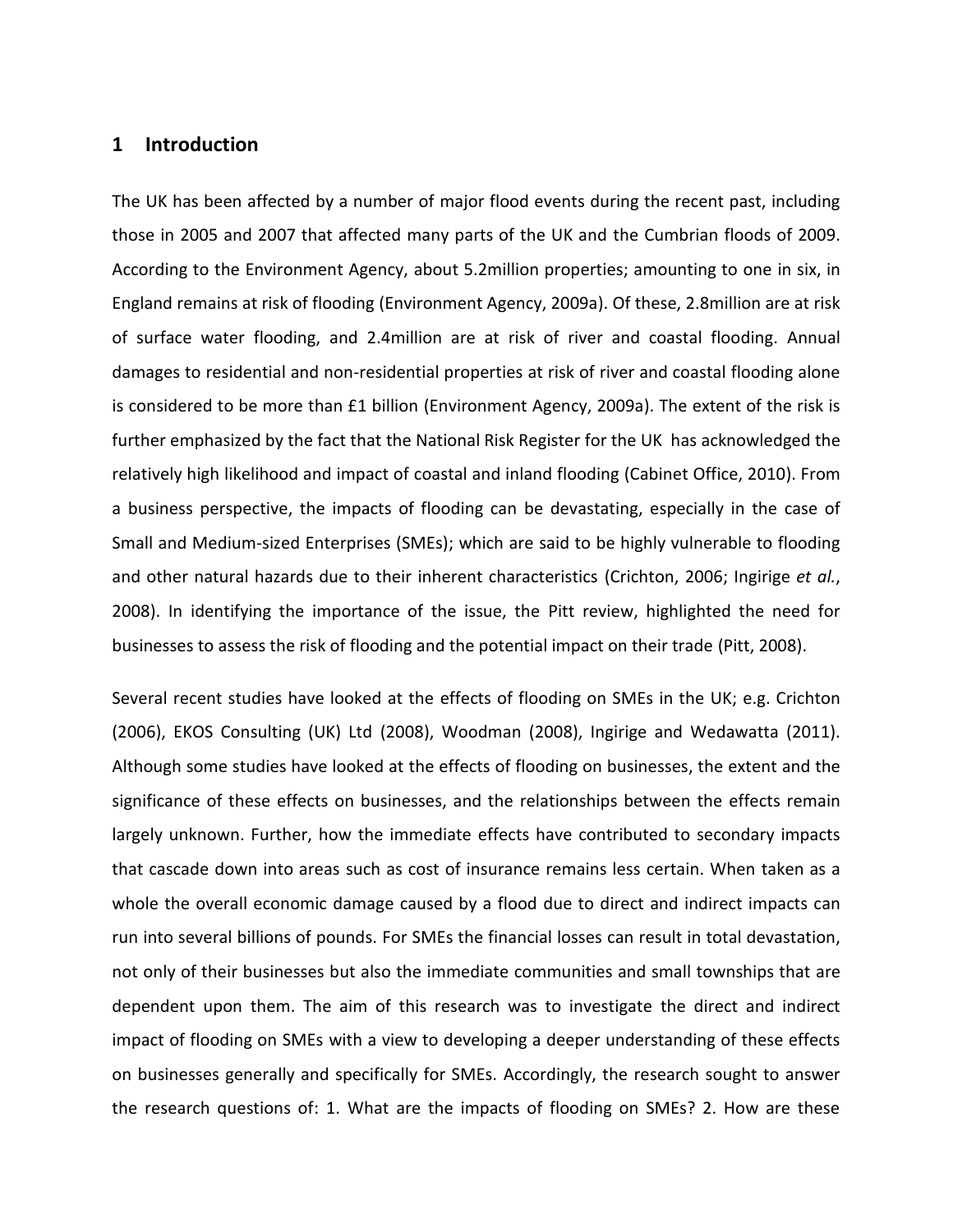effects related to each other? 3. How do these effects cascade down to secondary impacts on these businesses? 4. What lessons can be learned from these impacts by the SME community? The scope of the study concerns SMEs in Cockermouth in Cumbria, UK; many of which were severely affected by the flooding in November 2009.

# **2 Impacts of flooding on businesses**

Businesses can be affected by weather extremes and natural hazards in numerous ways. These have been classified by Metcalf et al (2010) under six broad categories based on the business areas on which they have an effect, namely; markets, logistics, premises, people, processes, and finances. Risks arising from weather extremes to a business have been broadly categorised as reputational, environmental, operational, financial, health and safety, and strategic risks (Metcalf *et al.*, 2010), emphasising the broad range of risks associated with weather extremes. Similarly, flooding can also lead to such impacts and risks to a business organisation.

Whilst some of the impacts of flooding; for example property damage, spoilt stocks, temporary business closure, and travel difficulties, are clearly noticeable, some of the impacts may not be so. For an example, loss of paperwork due to flooding may have an impact on the recovery process later, as this may lead to delays in completing insurance claims, tracing orders, filing tax returns, etc (Pitt, 2008). As Whittle et al (2010) noted, flooding may cause indirect impacts; termed as "secondary flooding", and such hidden damages of flooding sometimes may go unnoticed or may not be covered by insurance policies. Further, in addition to disrupting dayto-day business activities, flooding may create physical and psychological health effects including injuries and stress (Tapsell *et al.*, 2002; Few *et al.*, 2004; Penning-Rowsell *et al.*, 2005) to business owners, employees and customers. In the UK, employers are responsible for the health and safety of employees at work (HSE, 2008). Therefore, business owners may be responsible for any health impacts experienced by their employees due to the business being flooded.

Damaged or lost stock, damage to buildings / premises, damaged or lost building equipment, inability to conduct business, and inconvenience to staff were the main short term impacts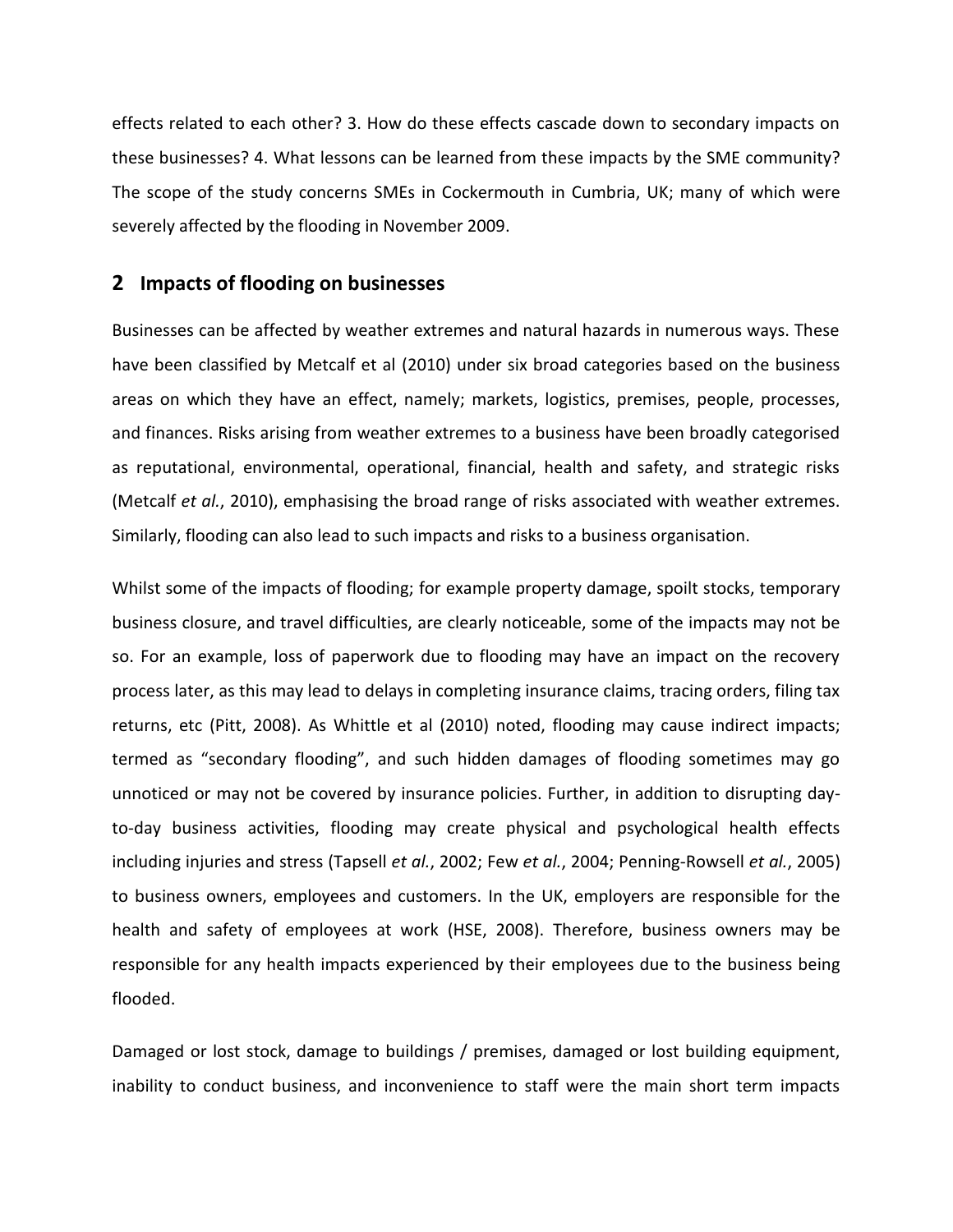experienced by small businesses in Yorkshire affected by the summer floods of 2007 (EKOS Consulting (UK) Ltd, 2008). Long term impacts included disrupted cash flow and loss of income, psychological effects such as increased staff anxiety due to the effects of flooding, and higher insurance premiums. Table 1 presents a summary of the effects reported in five of the studies that examined the effects of flooding on businesses. However, it has to be noted that some of the effects reported in the studies have been adjusted to fit within a common framework, as the terminology used in the studies were often inconsistent. As the table highlights, the effects ranged from direct effects such as premises being flooded, damage to premises/stocks and equipment to indirect effects such as those due to suppliers being affected by flooding and increases in insurance premiums.

Over and above the short term impacts, flooding presents other challenges to the victims, including that of recovery. Whittle et al (2010) discussed how flood recovery involves new and psychologically demanding work for residents, as the residents often tend to oversee the repair and reinstatement works themselves. This could be particularly challenging for SME owners who work from home and owners who are local residents. That is, some SME owners are likely to be local residents, and thus are affected both as a business owner and a local resident (Runyan, 2006; Tierney, 2007). The psychological stress associated with confronting unfamiliar work; e.g. flood damage, repair and reinstatement procedures, insurance claims, etc, can be substantial. Such psychological effects of flooding can often be more pronounced than the physical health effects (Tapsell et al, 2002).

In addition to floods causing damages to businesses, this in turn is likely to have an effect on the wider communities and local economies. As Tierney (2007) discussed, impacts of disasters like flooding on businesses gives rise not only to direct business losses, but also indirect losses and economic ripple effects. Damage to business premises and resultant temporary and permanent business closures may result in loss of jobs, negatively affecting incomes and further hindering recovery efforts of local communities (Tierney, 2007). Such wider economic and social impacts are not normally accounted for in monetary terms; as opposed to direct physical damages, in relation to flooding and other natural disasters.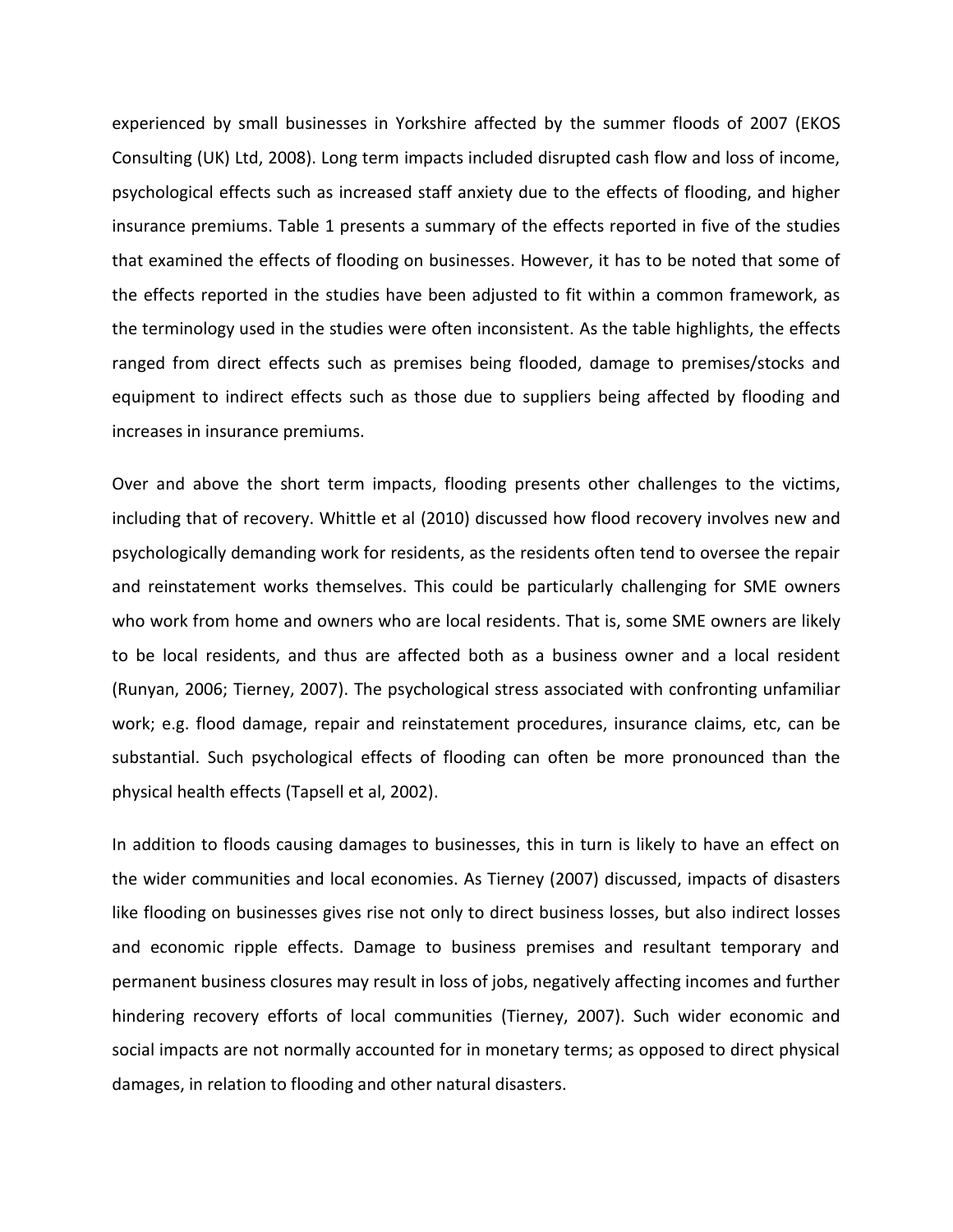Molinary and Handmer (2011) while differentiating between direct and indirect, tangible and intangible, and potential and actual damages of flooding noted that the evaluation of flood impacts tend to be limited to quantification of just direct tangible impacts. However, it has to be noted that such criticism is not limited to flooding alone, but seems to be common across other natural hazards. For example, Ciavola et al (2011) conducting a desktop study concluded that end-users tend to evaluate only the direct costs after storms. From a business perspective, Wedawatta et al (2011) have demonstrated how construction SMEs tend to underestimate the indirect impacts of weather extremes, such as those related to their supply chains.

Identification of the whole range of impacts of flooding on a business is important, as this could have a direct effect on the realisation of the true costs of flooding. Consequently, costs may be underestimated, negatively affecting any cost/benefit evaluation of flood protection measures, and thus limiting the uptake of such measures. For instance, Joseph et al (2011) emphasised that one of the reasons for the very low level of uptake of resilient reinstatement by property owners at risk of flooding was the lack of understanding of the costs and benefits of adopting such measures. It was concluded that more needs to be done in order to encourage the uptake of resilient reinstatement by individual property owners (Joseph *et al.*, 2011). Further, whilst the studies covered in Table 1 have looked at the occurrence of the effects, only the study on businesses affected by flooding in Yorkshire (EKOS Consulting (UK) Ltd, 2008) provides an indication of the extent of the effects or the impact they have had on the business. That is, there seems to be a gap in the existing knowledge as to the extent of the effects and their significance to flood affected businesses. Enhancing the knowledge base on potential impacts of flooding on SMEs is likely to enable them to recognise the benefits of flood protection; in other words, the benefits of avoiding such impacts. This in turn could contribute towards an increase in the uptake of flood protection measures, specifically during the reinstatement process. This study will therefore help contribute towards this broad agenda, by documenting the nature and impacts of flooding on SMEs, using the Cockermouth flood event of 2009 as a case study.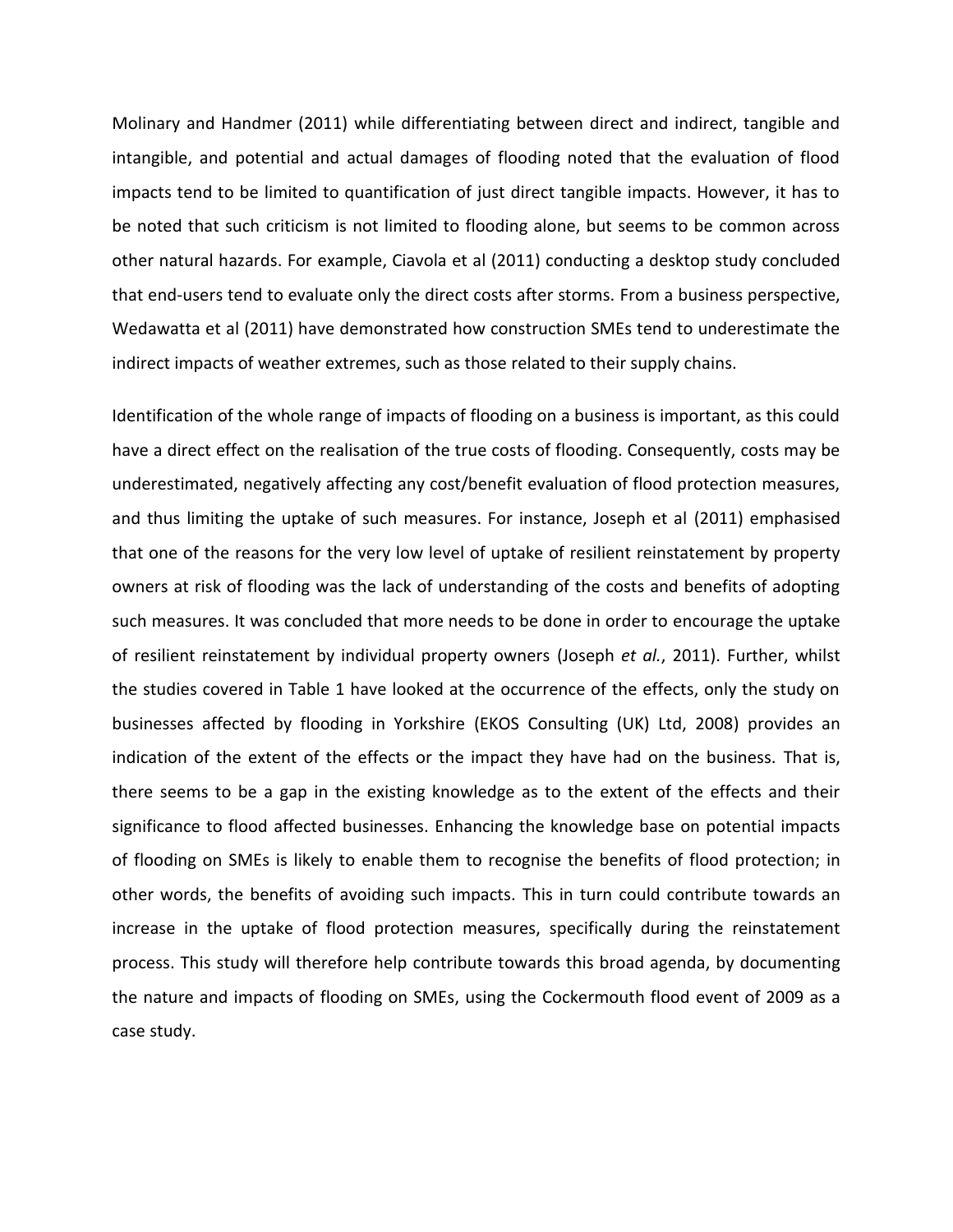# **Table 1 – Impacts of flooding on businesses (percentage of businesses experiencing each impact)**

| Impacts                                                       | Woodman    | EKOS consulting (UK) Ltd |                    | Norrington | Ingirige   | <b>BMG</b> |
|---------------------------------------------------------------|------------|--------------------------|--------------------|------------|------------|------------|
|                                                               | $(2008)^1$ | (2008)                   |                    | &          | and        | Research   |
|                                                               |            | Small                    | Medium/            | Underwood  | Wedawatta  | $(2011)^4$ |
|                                                               |            | businesses <sup>5</sup>  | large <sup>6</sup> | $(2008)^2$ | $(2011)^3$ |            |
| Premises flooded                                              | 38%        | 80% - 100%               | 80% - 100%         |            |            | 5%         |
| Damages to premises (structural or otherwise)                 |            | 80% - 100%               | 80% - 100%         | 38%        | 32%        | 3%         |
| Damaged or lost stock                                         |            | 80% - 100%               | 80% - 100%         |            | 16%        |            |
| Damaged or lost business equipment                            |            | 60% - 80%                | 80% - 100%         |            |            |            |
| Moved to temporary business premises                          |            |                          |                    |            |            | 1%         |
| Loss of trade, production                                     |            | $60\% - 80\%$            | 100%               |            | 46%        | 10%        |
| Loss of income, reduced profit                                |            | 80% - 100%               | 100%               | 13%        | 32%        |            |
| Supplies to the business delayed (due to travel difficulties) |            | 60% - 80%                | 80% - 100%         |            |            | 24%        |
| Suppliers affected by problems other than travel              | 27%        |                          |                    |            |            | 7%         |
| Deliveries to customers delayed (due to travel difficulties)  |            | 60% - 80%                | 60% - 80%          |            |            | 14%        |
| Travel difficulties to customers to access the business       |            |                          |                    | 22%        | 19%        | 27%        |
| Customers affected by problems other than travel difficulties |            |                          |                    |            |            | 8%         |
| Staff unavailable for work                                    | 53%        |                          |                    |            | 49%        |            |
| Travel difficulties for staff                                 |            |                          |                    |            |            | 25%        |
| Forced reduction of number of employees                       |            | 60% - 80%                | 80% - 100%         |            |            |            |
| Other problems for staff, including anxiety                   |            | 60% - 80%                | 80% - 100%         |            | 19%        | 15%        |
| Decided to move premises                                      |            | 60% - 80%                | 80% - 100%         |            |            |            |
| Loss of power, telecommunications                             | 18%        |                          |                    |            |            | 11%        |
| Loss of water supplies                                        | 11%        |                          |                    |            |            |            |
| Increase in costs                                             |            |                          |                    |            | 16%        |            |
| Increase in insurance premiums                                |            | 60% - 80%                | 80% - 100%         |            |            |            |
| Increase in trade/demand for services, positive impact        | 24%        |                          |                    | 8%         |            |            |
| Other adverse impacts                                         |            |                          |                    |            |            | 6%         |

<sup>1</sup> n=255 flood affected businesses in the UK

 $\overline{a}$ 

 $2$  n = 101 rain/flood affected SMEs in South East England

<sup>&</sup>lt;sup>3</sup> n= rain/flood affected SMEs in Greater London

 $4$  n= 1731 businesses (not only flood affected) in Cumbria

<sup>5</sup> n=293 flood affected small businesses in Yorkshire

 $6$  n = 25 flood affected medium/large businesses in Yorkshire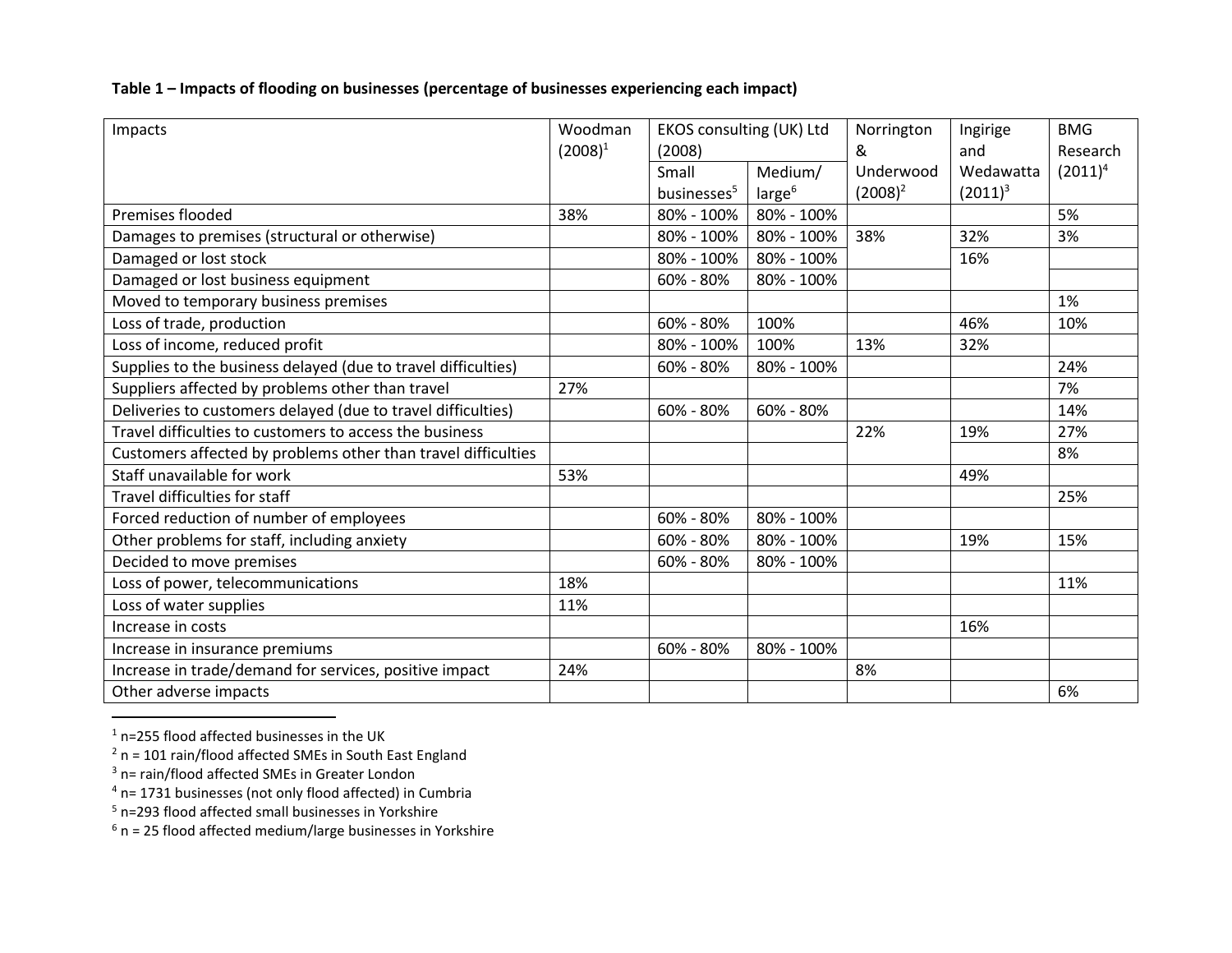# **3 Research method**

#### **3.1 Study area**

In order for these questions to be answered, it was necessary to identify a suitable flood event from the recent past. For this purpose, the November flood event of 2009 in Cockermouth was selected. Data were collected from businesses located in the Cockermouth area through a questionnaire survey, involving both flood affected and not affected businesses, with the intention of addressing the broad objectives of the research. Cockermouth is a small market town located within the Borough of Allerdale in North West England.

Cockermouth was affected by severe flooding in November 2009. About 700 residential properties and 225 businesses were directly affected (Cumbria County Council, 2010; Tickner, 2011), whereas many others were indirectly affected. The Cumbria Intelligence Observatory (2010) stated that 80% of businesses in Cockermouth were affected by flooding. Cockermouth was the worst affected area in Cumbria, where flood depths in excess of 1.5m were reported (Environment Agency, 2009c). The event was estimated at between a 1 in 600 and 1 in 700 year event; i.e. 0.17% - 0.14% annual probability event (JBA Consulting, 2011). Although Cockermouth has been flooded previously; for instance, in December 2003 and January 2005, the scale and impact of the flooding in 2009 was seen as unprecedented. The study of the 2009 flood event in Cockermouth would provide a useful case study of how major flood events affect SMEs in a rural market town and their subsequent experiences of the repair and recovery process. Further, risk of flooding in Cockermouth is expected to increase in the future, placing more properties at risk. For example, approximately 174 properties are estimated to be at risk in a 1% annual probability event, and it is predicted that this could increase to around 364 (Environment Agency, 2009b).

#### **3.2 Data collection and analysis**

The questionnaire survey technique was employed to collect data from businesses. In line with one of the major characteristics of questionnaire survey research, this allowed the collection of information from a relatively sizeable number of respondents (Creswell, 2003; Easterby-Smith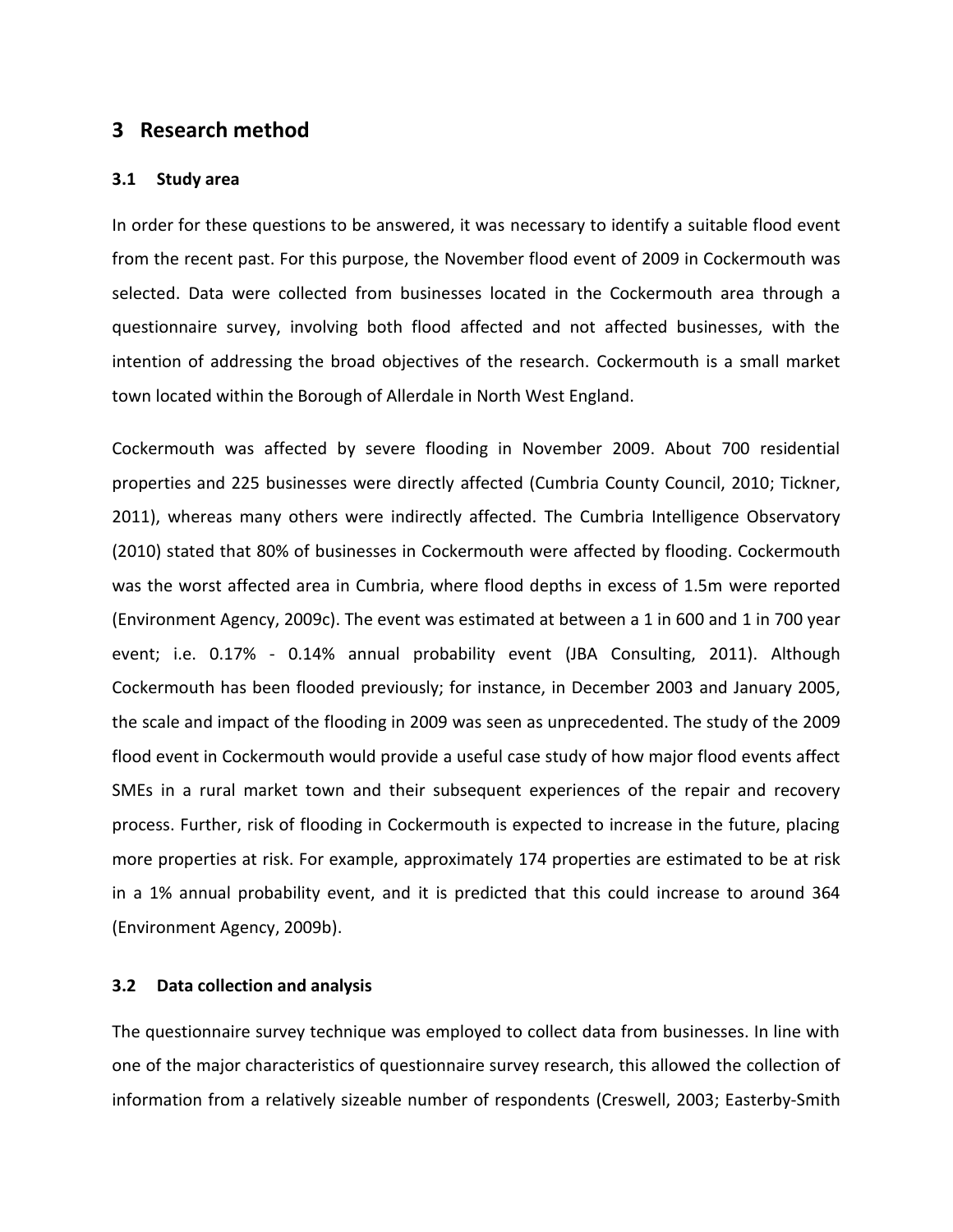*et al.*, 2008), in order to sufficiently investigate the research questions identified. Questions asked were mainly of the "what" type, with the objective of gathering information from a sizeable sample. Therefore, the questionnaire survey method was deemed appropriate (Yin, 2003). As Curran and Blackburn (2001) noted, a structured approach combined with some unstructured questions is often used in small business research. A similar approach was adopted in the study.

The questionnaire survey template was developed drawing from existing studies on the issues being investigated, including previous work of the authors (Ingirige and Wedawatta, 2011; Wedawatta *et al.*, 2011; Wedawatta and Ingirige, 2012). Comments on the questionnaire survey template were first obtained from experts including academics and personnel who had worked with SMEs following the 2009 flood event. The survey template was then piloted with five flood affected SMEs. Feedback obtained in these exercises was used to refine the survey template. The questionnaire survey covered a range of issues on business impacts of flooding on SMEs, in relation to the 2009 flood event. These included whether the 2009 flood event was the first experience or whether there were earlier experiences of flooding, Types of impacts ranging from direct, indirect to latent impacts due to flooding, significance / extent of the impacts, and how flooding affected the cost of insurance. It was also possible to obtain the data on impacts on SMEs based on the type of business, size and whether they were occupying rented, freehold, leasehold premises or whether adopting working from home arrangements.

The survey was conducted in association with the Allerdale Borough Council as a combination of web-based and postal survey, allowing the respondents to select their preferable response method. Survey respondents were mostly the senior management of the businesses, including managing directors, owners, sole proprietors, partners, and directors, who are responsible for decision making in their businesses. In total, 190 questionnaires were distributed. From this sample, 48 completed questionnaires were received, amounting to a response rate of 25%. The response rate can be considered satisfactory, given the similar levels of response rates reported in previous studies on flooding/extreme weather and businesses. For instance EKOS Consulting (UK) Ltd have reported a response rate of 33% in a postal survey of flood affected businesses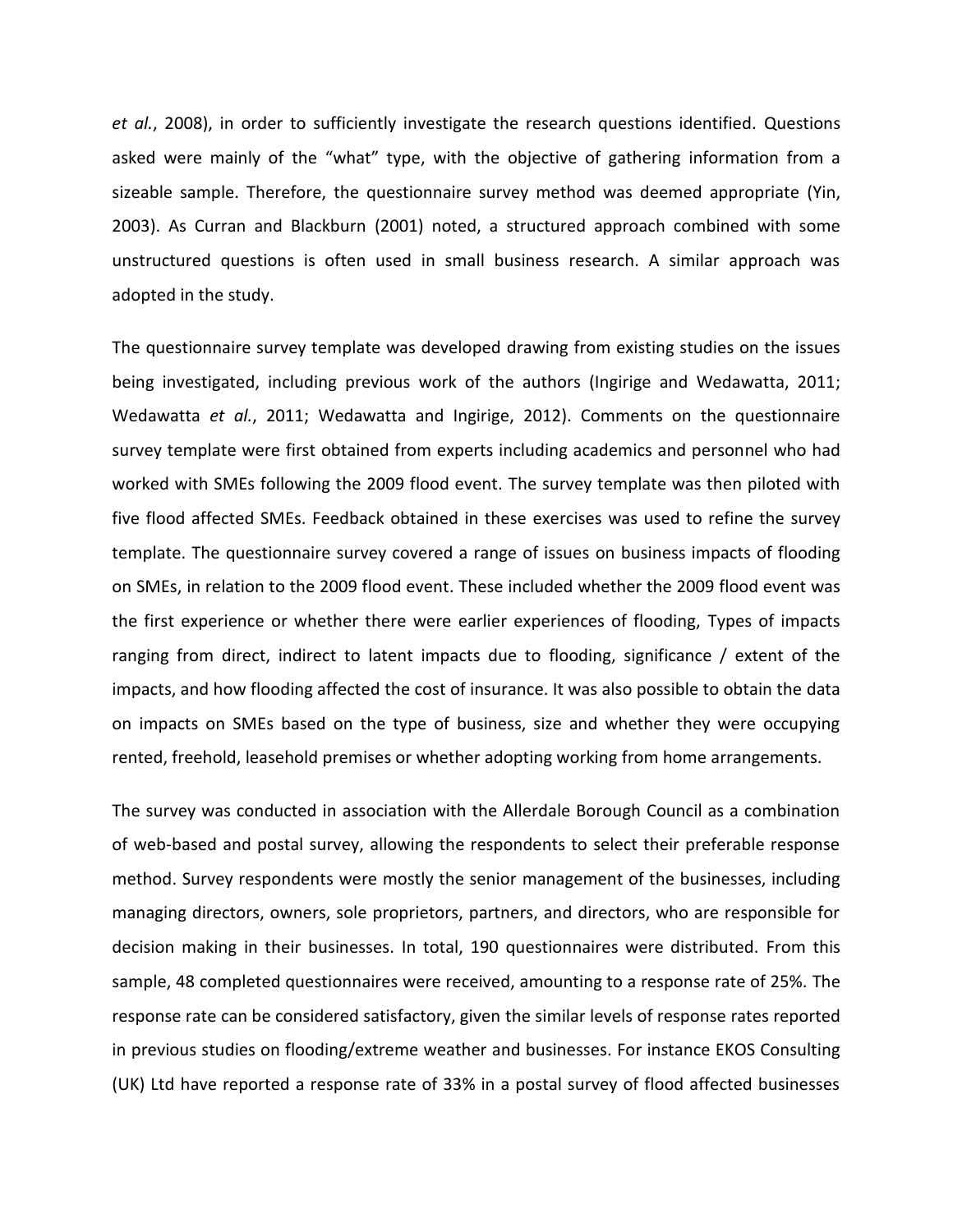(2008), whereas a response rate of 21% was achieved in a study of a similar nature conducted by Heliview Research (2008).

# **4 Findings**

### **4.1 Demographics of the respondent businesses**

A range of industry sectors were represented in the survey, dominated by retail and wholesale (25%) and pubs, restaurants and hotels (23%) (The full classification appears in Figure 1). A significant majority of the businesses were micro (0-9 employees) businesses (75%), whilst 21% were small  $(10 - 49$  employees) and 4% were medium  $(50 - 249$  employees). The dominance of micro sized businesses within the sample can be attributed to the size distribution of businesses in the area. According to the Office of National Statistics (2011) data, 85% of the VAT/PAYE registered private businesses in Allerdale area (within which Cockermouth town centre is located) are micro businesses, whereas 13% are small and 2% are medium sized. Therefore, the sample can be considered as largely representative of businesses in Cockermouth town centre, in terms of their size. 33% of businesses owned their business premises, 35% were in leased business premises, and 23% were in rented premises, whilst 6% worked from home.

75% of businesses surveyed were flooded in the 2009 November flood event. Therefore, via the survey, they were able to recount first hand their experience of facing the effects of flooding. 17% of the sample said that they experienced indirect flood impacts such as impacts on their sales and turnover, supply chain, customers etc, although their premises were not physically flooded. 92% (n=44) of the sample who experienced flood impacts (direct or indirect) were used for further analysis.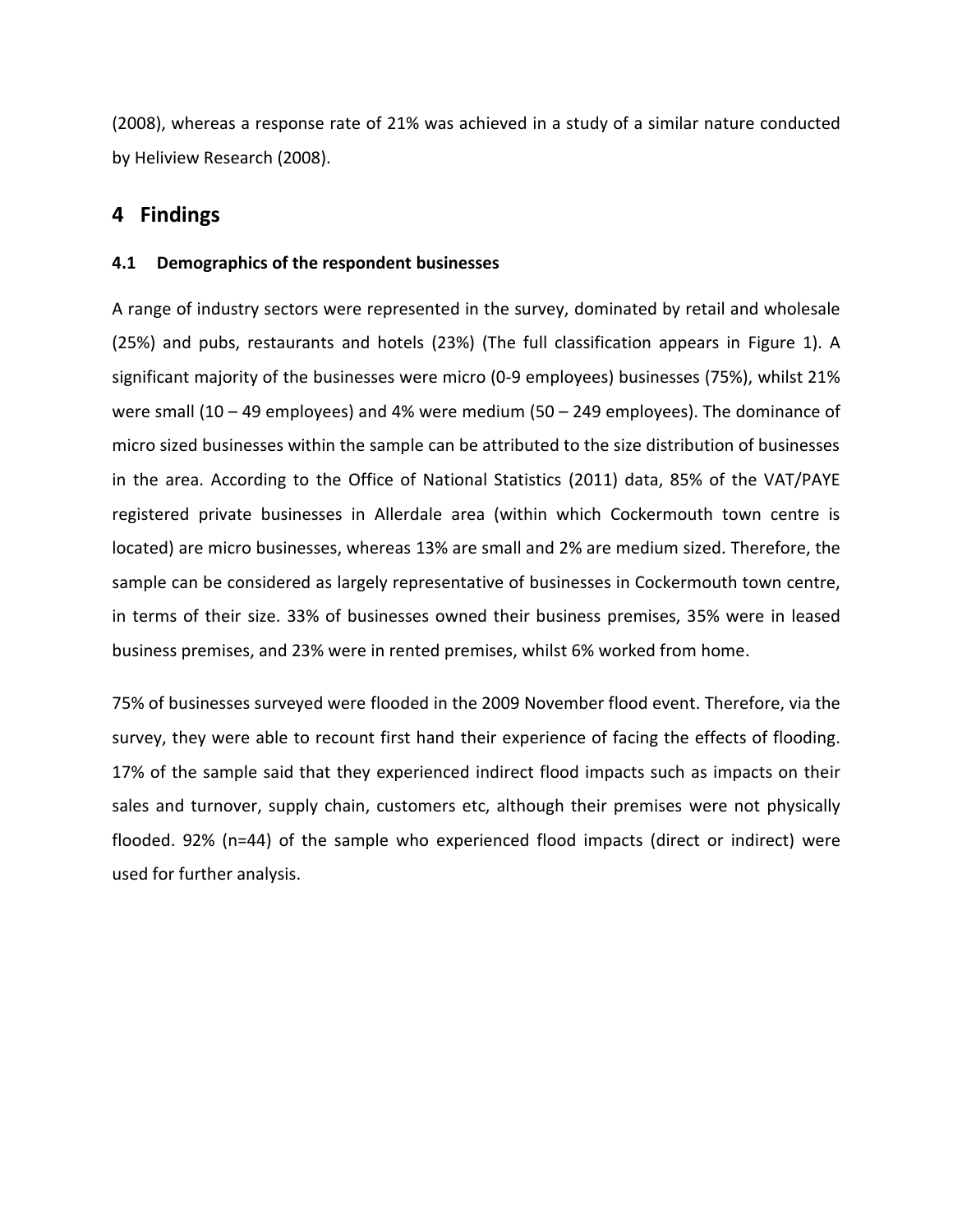

**Figure 1 – Types of the businesses represented in the survey** 

#### **4.2 Impacts of flooding**

Information on the impact of flooding on businesses and the extent of these was gathered using a five-point Likert scale ranging from "very much affected" to "not affected at all". A weighting was allocated to each extent; where "very much affected" = 4, "much affected" = 3, "somewhat affected" = 2, "affected a little" = 1, "not affected at all = 0". The relative importance index method was used to rank the responses obtained from the Likert scale questions. Relative importance index (RII) is a method used to evaluate the comparative importance of a single item to others (Yang and Wei, 2010), and has been used successfully to rank factors according to their relative importance. For an example of this see Kometa et al (1994), Akintoye et al (1998), and Yang and Wei (2010).

Accordingly, RII is calculated as;

$$
RII = \frac{\sum w}{A \times N}
$$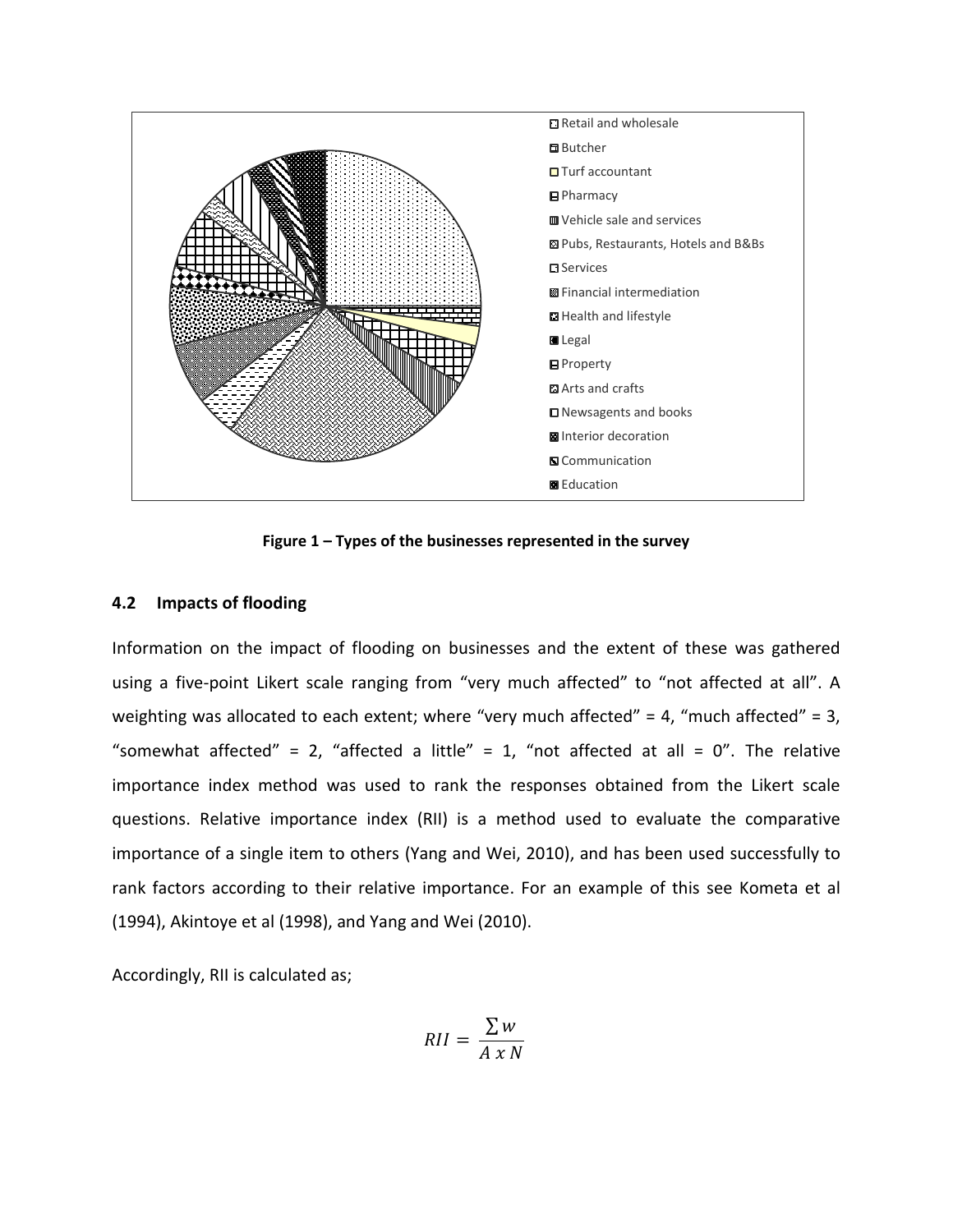Where, "w" is the weighting given to each impact by the respondents (in this instance ranging from 1 to 4), "A" is the highest weighting (4 in this research), and "N" being the number of respondents.

RII values for effects and the consequent ranking of factors are shown in **Error! Reference source not found.**. Accordingly, "travel difficulties for customers" was the top ranked impact, closely followed by additional costs and stocks / products being damaged or spoiled.

|                                            | Nr of     | Nr of          | <b>Mean</b> |            |                   |
|--------------------------------------------|-----------|----------------|-------------|------------|-------------------|
|                                            | responses | responses      | impact      |            |                   |
|                                            | with the  | with no        | weight      |            | Rank <sup>7</sup> |
|                                            | highest   | impact         |             |            | (Based            |
| Impact                                     | weight    |                |             | <b>RII</b> | on RII)           |
| Travel difficulties for customers          | 28        | $\mathbf{1}$   | 3.16        | 0.79       | $\mathbf{1}$      |
| <b>Additional costs</b>                    | 28        | $\overline{2}$ | 3.14        | 0.78       | $\overline{2}$    |
| Stocks / products damaged / spoiled        | 29        | $\overline{7}$ | 3.07        | 0.77       | $\overline{3}$    |
| Decrease in sales / production             | 27        | $\mathbf{1}$   | 3.05        | 0.76       | $\overline{4}$    |
| Loss of trading for some time              | 29        | 3              | 3.00        | 0.75       | 5                 |
| Premises flooded                           | 29        | 8              | 2.98        | 0.74       | 6                 |
| Suppliers / customers affected by flooding | 22        | $\overline{2}$ | 2.98        | 0.74       | $\overline{7}$    |
| Loss of electricity, other services        | 26        | 3              | 2.89        | 0.72       | 8                 |
| Loss of access to business premises        | 23        | 6              | 2.70        | 0.68       | 9                 |
| Increased property insurance premium       | 26        | 10             | 2.68        | 0.67       | 10                |
| Increased property insurance excess        | 23        | 9              | 2.64        | 0.66       | 11                |
| Travel difficulties for employees          | 20        | $\overline{7}$ | 2.57        | 0.64       | 12                |
| Loss of business records                   | 20        | 16             | 2.27        | 0.57       | 13                |
| Damages to IT and other equipment          | 21        | 16             | 2.23        | 0.56       | 14                |
| Delay in receiving supplies from suppliers | 14        | 7              | 2.09        | 0.52       | 15                |
| Delay in providing supplies to customers   | 12        | 5              | 2.02        | 0.51       | 16                |
| Structural damage to premises              | 11        | 13             | 1.73        | 0.43       | 17                |
| Had to move to a temporary premises        | 13        | 21             | 1.32        | 0.33       | 18                |

#### **Table 2 – Ranking of impacts according to RII values**

Travel difficulties for customers was ranked top as the impact experienced by the businesses surveyed. Although Cockermouth town centre had limited access during the immediate

 $\overline{a}$ 

 $7$  - Equal RII values ranked according to the number of responses with the highest weight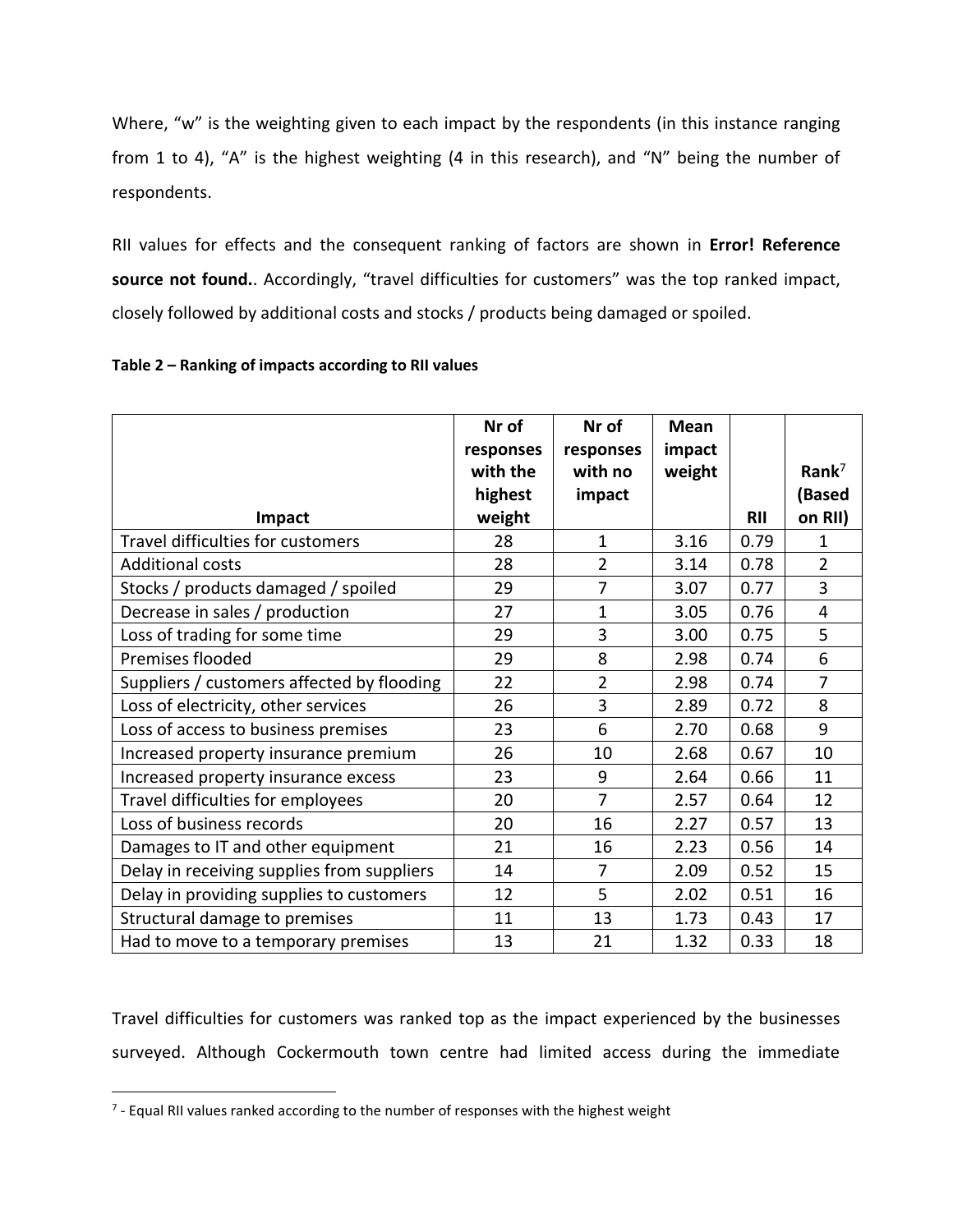aftermath of the flood event; due to access roads being flooded, bridges being damaged etc, travel difficulties due to flooding often tend to be short term. Businesses have however, attached more significance to this over and above the medium and long term effects such as loss of trading and increases in the costs of insurance. The presence of businesses within the sample who experienced only indirect impacts of flooding; whose premises were not flooded but business was affected indirectly, may have contributed to this. It could also be due to many of the businesses in Cockermouth town centre being heavily dependent on trade with visitors to an area where tourism is significantly important. As Peck et al (2010) note, tourism in the Cumbrian region was significantly affected during the immediate aftermath of the flooding. This was because prospective visitors were deterred from visiting the region due to the impression that the region was inaccessible (Peck *et al.*, 2010). Further, this also seems to provide evidence to the claims made by Ciavola et al (2011) and Molinary and Handmer (2011), that the businesses tend to recognise customer access as significant during the immediate aftermath of a flood event.

Although commonly experienced, delays in providing supplies to customers and delays in receiving supplies have not had a significant impact on businesses, possibly due to these delays being short term as well as customers being aware of the difficulties faced by the flood affected businesses. The importance of indirect effects of flooding is affirmed by the relatively high percentage of incidences of effects such as travel difficulties for customers, suppliers/customers affected by flooding, and loss of services. Further, it can be seen that flooding has resulted in loss of trading, decrease in sales, and additional costs even for the businesses whose premises were not flooded. Travel difficulties for customers; ranked as the highest impact, could have had a knock-on effect on loss of trading and decrease in sales.

Although premises were flooded, this has not always resulted in structural damage to premises, loss of business records, or damage to IT and other equipments (listed as number 17, 14, and 13 respectively in the rank order). However, premises being flooded have always resulted in stock or products being damaged or spoiled. This could be due to the size and nature of most of the businesses, which are largely micro and small and rely on over-the-counter sales. Such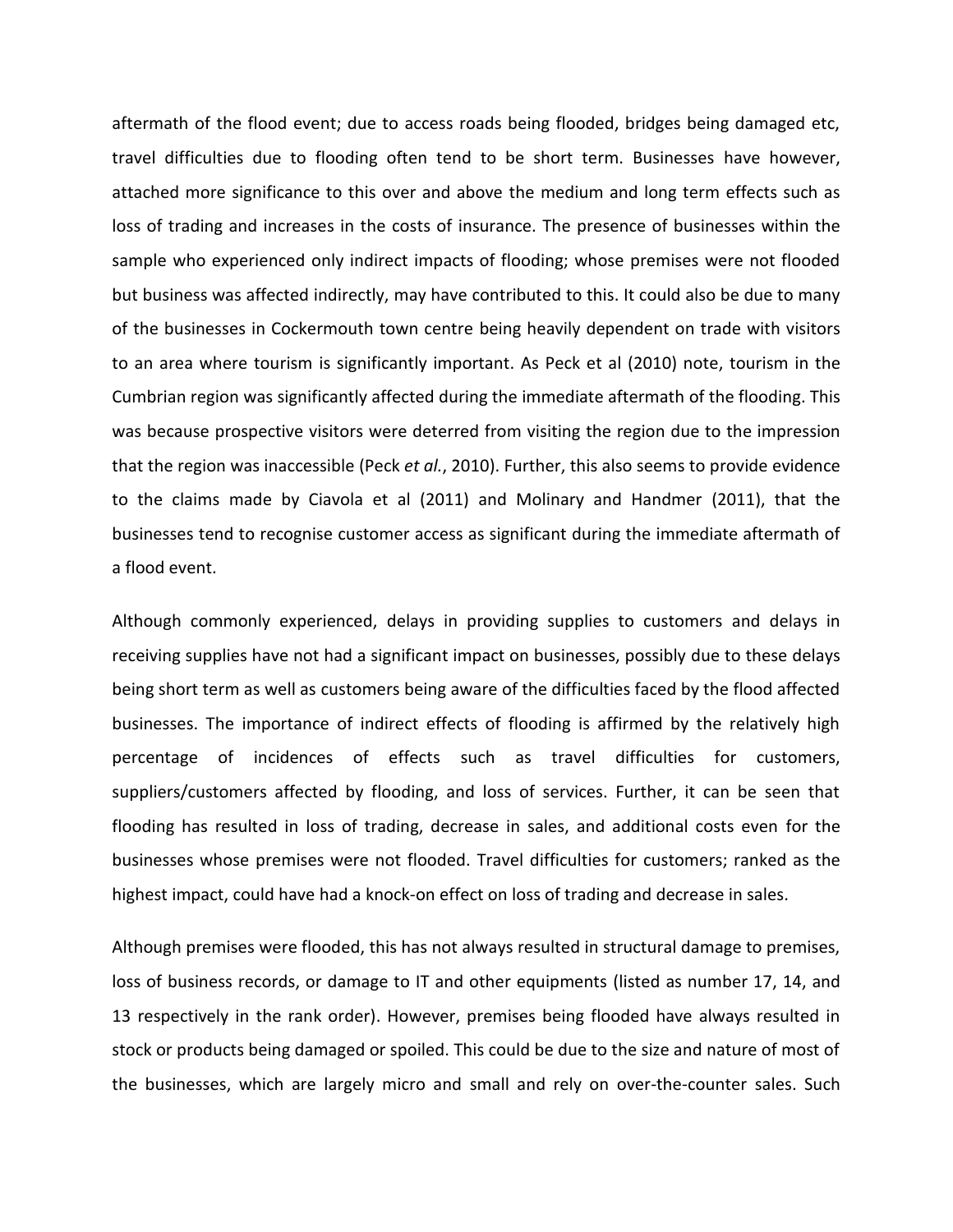businesses are likely to store stock on the premises, but less IT, other equipment and business records, making it easier for them to move and salvage the latter; but making it harder to salvage the former.

#### **4.3 Inter-impact relationships**

Knowledge on relationships between flood impacts may be useful for policy makers and business support organisations alike, in providing flood related guidance for businesses. The Confederation of British Industry (CBI) for instance which lobbies the Government policymaking machinery to sustain business opportunities will find this knowledge beneficial when making informed judgments in the future. Further, such analysis may provide valuable information for businesses, as to what impacts are likely to arise in combination (of effects) rather than in isolation and what impacts may trigger others, and thus make future flood plans accordingly.

Likert scale responses for the effects of flooding were thus subjected to correlation analysis, with the intention of developing a correlation matrix identifying possible relationships that may exist between them. Soetanto and Proverbs (2004) used correlation matrix to investigate the relationships between building surveyors' levels of experience and their perceived levels of importance towards flood characteristics. In this research, Spearman's rank order correlation was used to arrive at the correlation matrix, as the data used were ordinal. Similarly, Gothmann and Reusswig (2006) have used Spearman's correlation to construct a correlation matrix for the factors affecting flood protective responses of residents at risk of flooding.

Table 3 shows the Spearman's rank correlation values for the flood impacts experienced by the businesses. Significant correlations can be seen among a range of combinations. Although some of these are obvious; e.g. premises being flooded having a strong relationship with structural damage and stocks / products being damaged, some of the correlations warrant contemplation. Out of the possible 153 correlations, 102 reported strong positive correlations, suggesting that impacts are very much related to one another and that a flood affected business is likely to experience a range of impacts.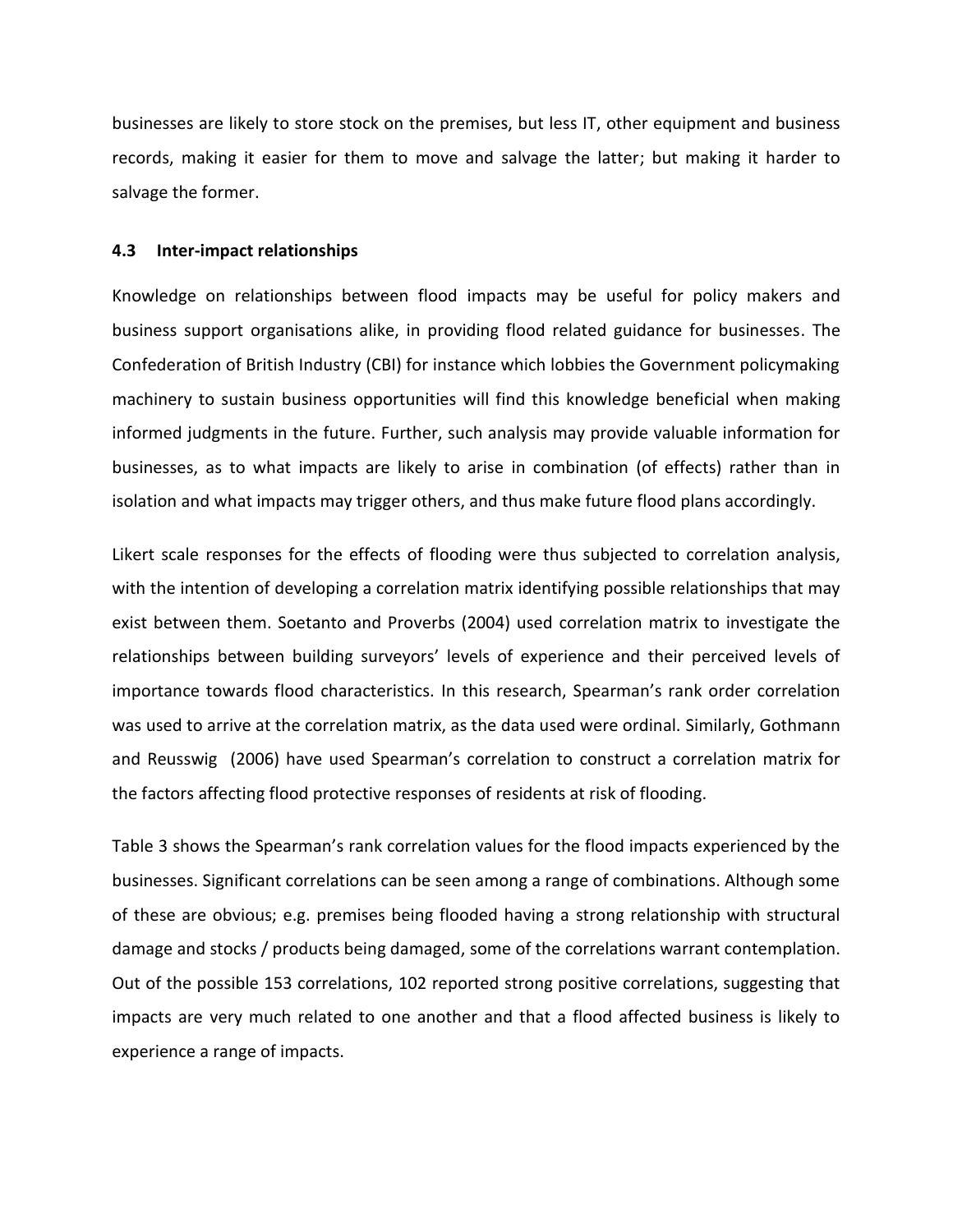#### **Table 3 - Correlation between flood impacts**

| <b>Effect</b>               |                                            |       | $\overline{2}$      | 3        |                     | 5                   | 6                   |                     | 8                   | 9                   | 10                  | 11      | 12    | 13    | 14        | 15    | 16    | 17    | 18    |
|-----------------------------|--------------------------------------------|-------|---------------------|----------|---------------------|---------------------|---------------------|---------------------|---------------------|---------------------|---------------------|---------|-------|-------|-----------|-------|-------|-------|-------|
| 1. Premises flooded         | Correlation coefficient<br>Sig. (2-tailed) | 1.000 |                     |          |                     |                     |                     |                     |                     |                     |                     |         |       |       |           |       |       |       |       |
| 2. Structural damage to     | Correlation coefficient                    | .755  | 1.000               |          |                     |                     |                     |                     |                     |                     |                     |         |       |       |           |       |       |       |       |
| premises                    | Sig. (2-tailed)                            | .000  |                     |          |                     |                     |                     |                     |                     |                     |                     |         |       |       |           |       |       |       |       |
| 3. Had to move to a         | <b>Correlation coefficient</b>             | .379  | .327                | 1.000    |                     |                     |                     |                     |                     |                     |                     |         |       |       |           |       |       |       |       |
| temporary premises          | Sig. (2-tailed)                            | .011  | .030                |          |                     |                     |                     |                     |                     |                     |                     |         |       |       |           |       |       |       |       |
| 4. Stocks / products        | <b>Correlation coefficient</b>             | .766  | .621                | .302     | 1.000               |                     |                     |                     |                     |                     |                     |         |       |       |           |       |       |       |       |
| damaged / spoiled           | Sig. (2-tailed)                            | .000  | .000                | .046     |                     |                     |                     |                     |                     |                     |                     |         |       |       |           |       |       |       |       |
| 5. Loss of business         | Correlation coefficient                    | .698  | .618                | .307     | $.765$ <sup>*</sup> | 1.000               |                     |                     |                     |                     |                     |         |       |       |           |       |       |       |       |
| records                     | Sig. (2-tailed)                            | .000  | .000                | .043     | .000                |                     |                     |                     |                     |                     |                     |         |       |       |           |       |       |       |       |
| 6. Damages to IT and        | <b>Correlation coefficient</b>             | .739  | .639                | .295     | $.713$ <sup>*</sup> | .698                | 1.000               |                     |                     |                     |                     |         |       |       |           |       |       |       |       |
| other equipment             | Sig. (2-tailed)                            | .000  | .000                | .052     | .000                | .000                |                     |                     |                     |                     |                     |         |       |       |           |       |       |       |       |
| 7. Loss of trading for      | Correlation coefficient                    | .611  | .341                | .212     | .525                | .541                | .503'               | 1.000               |                     |                     |                     |         |       |       |           |       |       |       |       |
| sometime                    | Sig. (2-tailed)                            | .000  | .023                | .168     | .000                | .000                | .001                |                     |                     |                     |                     |         |       |       |           |       |       |       |       |
| 8. Decrease in sales /      | Correlation coefficient                    | .337  | .241                | $-128$   | .363                | .333                | .309                | $.673$ <sup>*</sup> | 1.000               |                     |                     |         |       |       |           |       |       |       |       |
| production                  | Sig. (2-tailed)                            | .025  | .115                | .409     | .015                | .027                | .042                | .000                |                     |                     |                     |         |       |       |           |       |       |       |       |
| 9. Additional costs         | Correlation coefficient                    | .450  | .397                | .054     | .525                | .433                | .427                | .693                | $.670$ <sup>*</sup> | 1.000               |                     |         |       |       |           |       |       |       |       |
|                             | Sig. (2-tailed)                            | .002  | .008                | .726     | .000                | .003                | .004                | .000                | .000                |                     |                     |         |       |       |           |       |       |       |       |
| 10. Loss of access to       | Correlation coefficient                    | .641  | .609"               | .291     | .662"               | .709*               | .550"               | $.627$ *            | .502"               | $.611$ **           | 1.000               |         |       |       |           |       |       |       |       |
| business premises           | Sig. (2-tailed)                            | .000  | .000                | .055     | .000                | .000                | .000                | .000                | .001                | .000                |                     |         |       |       |           |       |       |       |       |
| 11. Travel difficulties for | <b>Correlation coefficient</b>             | .349  | .352                | .019     | .360                | .518                | .264                | .404                | $.452$ <sup>*</sup> | $.424$ <sup>*</sup> | .619'               | 1.000   |       |       |           |       |       |       |       |
| employees                   | Sig. (2-tailed)                            | .020  | .019                | .903     | .016                | .000                | .083                | .007                | .002                | .004                | .000                |         |       |       |           |       |       |       |       |
| 12. Travel difficulties for | Correlation coefficient                    | .094  | .163                | $-141$   | .249                | .269                | .150                | .273                | .527                | $.464$ **           | $.487$ <sup>*</sup> | $.613*$ | 1.000 |       |           |       |       |       |       |
| customers                   | Sig. (2-tailed)                            | .543  | .291                | .361     | .103                | .077                | .332                | .073                | .000                | .002                | .001                | .000    |       |       |           |       |       |       |       |
| 13. Suppliers /             | Correlation coefficient                    | .296  | .323                | $-0.061$ | .378                | .525                | .261                | .359                | $.468$ <sup>*</sup> | $.551$ <sup>*</sup> | .696                | .727    | .729  | 1.000 |           |       |       |       |       |
| customers affected by       | Sig. (2-tailed)                            |       |                     |          |                     |                     |                     |                     |                     |                     |                     |         |       |       |           |       |       |       |       |
| flooding                    |                                            | .051  | .032                | .693     | .011                | .000                | .087                | .017                | .001                | .000                | .000                | .000    | .000  |       |           |       |       |       |       |
| 14. Delay in providing      | Correlation coefficient                    | .248  | .368                | $-034$   | .316                | .357                | .246                | .364                | $.429$ <sup>*</sup> | $.442$ <sup>*</sup> | .471                | .426    | .396  | .551  | 1.000     |       |       |       |       |
| supplies to customers       | Sig. (2-tailed)                            | .105  | .014                | .828     | .037                | .017                | .108                | .015                | .004                | .003                | .001                | .004    | .008  | .000  |           |       |       |       |       |
| 15. Delay in receiving      | Correlation coefficient                    | .267  | $.497$ <sup>*</sup> | .033     | .254                | .350 <sup>°</sup>   | .281                | .229                | .335'               | .429"               | $.414$ <sup>*</sup> | .426    | .574  | .585  | $.731$ ** | 1.000 |       |       |       |
| supplies from suppliers     | Sig. (2-tailed)                            | .079  | .001                | .832     | .096                | .020                | .065                | .135                | .026                | .004                | .005                | .004    | .000  | .000  | .000      |       |       |       |       |
| 16. Loss of Electricity,    | Correlation coefficient                    | .526  | .559                | .322     | .551                | .574                | $.482$ <sup>*</sup> | .398                | .351                | $.465$ <sup>*</sup> | .607                | .312    | .284  | .304  | .484      | .491  | 1.000 |       |       |
| other services              | Sig. (2-tailed)                            | .000  | .000                | .033     | .000                | .000                | .001                | .007                | .020                | .001                | .000                | .039    | .062  | .045  | .001      | .001  |       |       |       |
| 17. Increased insurance     | Correlation coefficient                    | .335  | .407                | .138     | $.486*$             | $.404$ <sup>*</sup> | .265                | .156                | $-0.016$            | .081                | .241                | .228    | .175  | .077  | .230      | .256  | .366' | 1.000 |       |
| premium                     | Sig. (2-tailed)                            | .026  | .006                | .370     | .001                | .007                | .082                | .311                | .917                | .602                | .116                | .136    | .255  | .619  | .134      | .094  | .015  |       |       |
| 18. Increased insurance     | Correlation coefficient                    | .300  | .377                | .197     | .411                | .378                | .237                | .151                | $-0.39$             | .068                | .266                | .147    | .118  | .053  | .135      | .181  | .278  | .880  | 1.000 |
| excess                      | Sig. (2-tailed)                            | .048  | .012                | .200     | .006                | .011                | .122                | .329                | .801                | .662                | .081                | .342    | .447  | .731  | .383      | .240  | .068  | .000  |       |

\*\*. Correlation is significant at the 0.01 level (2 -tailed).

\*. Correlation is significant at the 0.05 level (2 -tailed).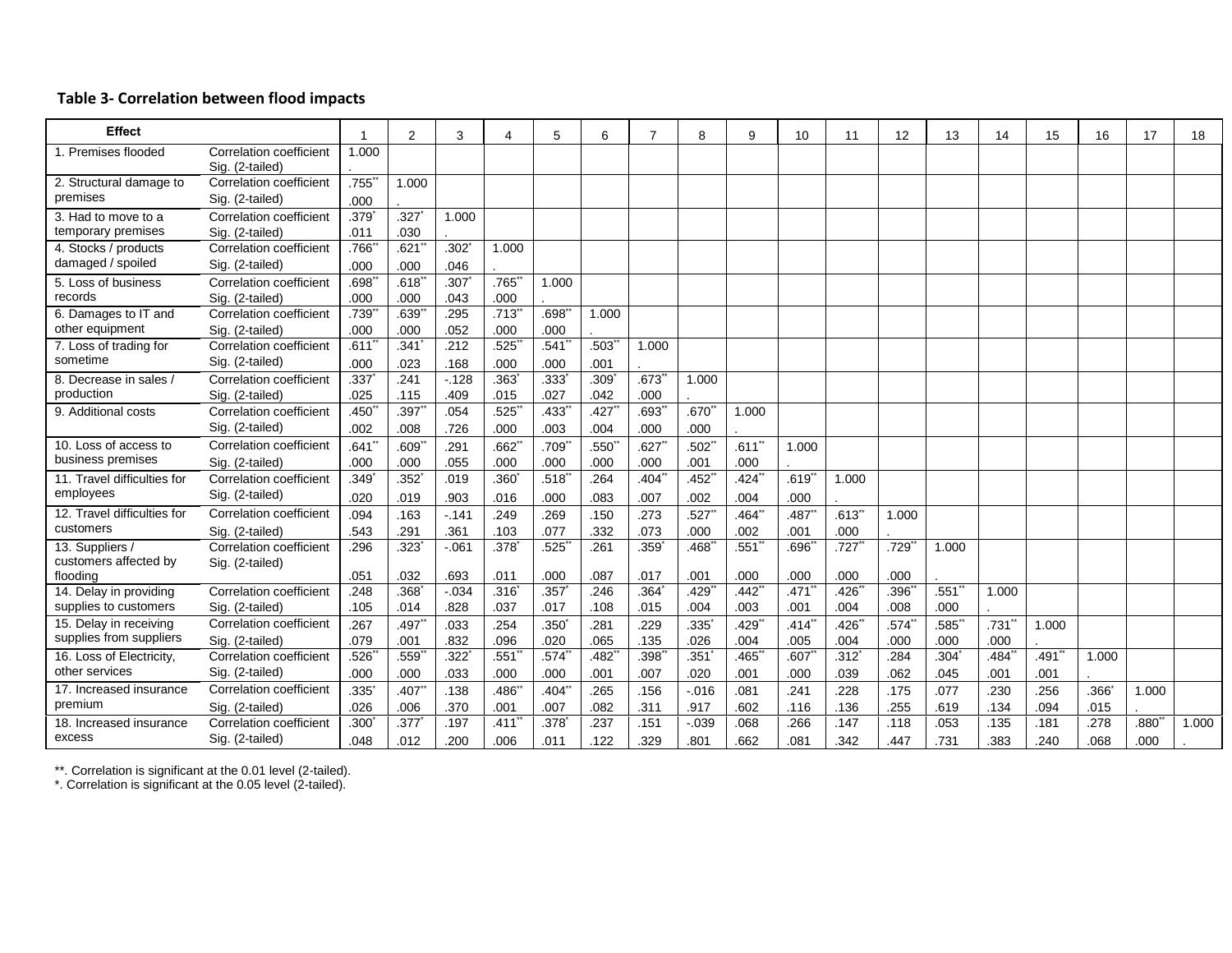Many of the transport and access related impacts were found to be strongly related to one another, as well as to decreases in sales and additional costs. This suggests that 'transport and access' to a business premise is a factor that can have a significant impact on businesses in relation to a flood event. This is further confirmed by the fact that travel difficulties for customers were ranked as the highest impact of the flood event. Thus, the results affirm that even the businesses which are not directly flooded are likely to experience such impacts, resulting in loss of trade and additional costs.

Strong positive correlation is observed between property related damages and costs of insurance. Premises being flooded, structural damages, damages to stocks and equipments reported strong correlations to increases in property insurance premiums and excess values. Further, a strong, positive correlation is observed between increases in property insurance premiums and excess values (*r<sup>s</sup>* = 0.88, *ρ* = 0.00), suggesting that businesses which experienced an impact on proprty insurance is likely to experience the same for its insurance excess. Increases in the cost of insurance is likely to have a significant impact on businesses, especially small and medium-sized enterprises (SMEs), in the event of a future flood event. These will be further discussed in a subsequent section. A negative correlation was observed between moving to a temporary business premises with decrease in sales, travel difficulties for customers, and delays in providing supplies to customers. Although the relationship is not strong, this suggests that moving to temporary premises has helped businesses to avoid such difficulties.

#### **4.4 Increase in property insurance excess and premiums**

Although ranked  $10<sup>th</sup>$  and  $11<sup>th</sup>$  respectively in terms of impact, over 70% of the businesses have seen increases in their property insurance premium and excess following the 2009 flood event. Whilst the businesses have not associated a relatively higher significance in comparison to the other impacts of flooding, the fact that over 70% have experienced increases in property premium/ excess, and that a strong correlation was observed between the two (see Table 3), suggest that it is an issue for concern. Although the 2 factors do not seem to be highly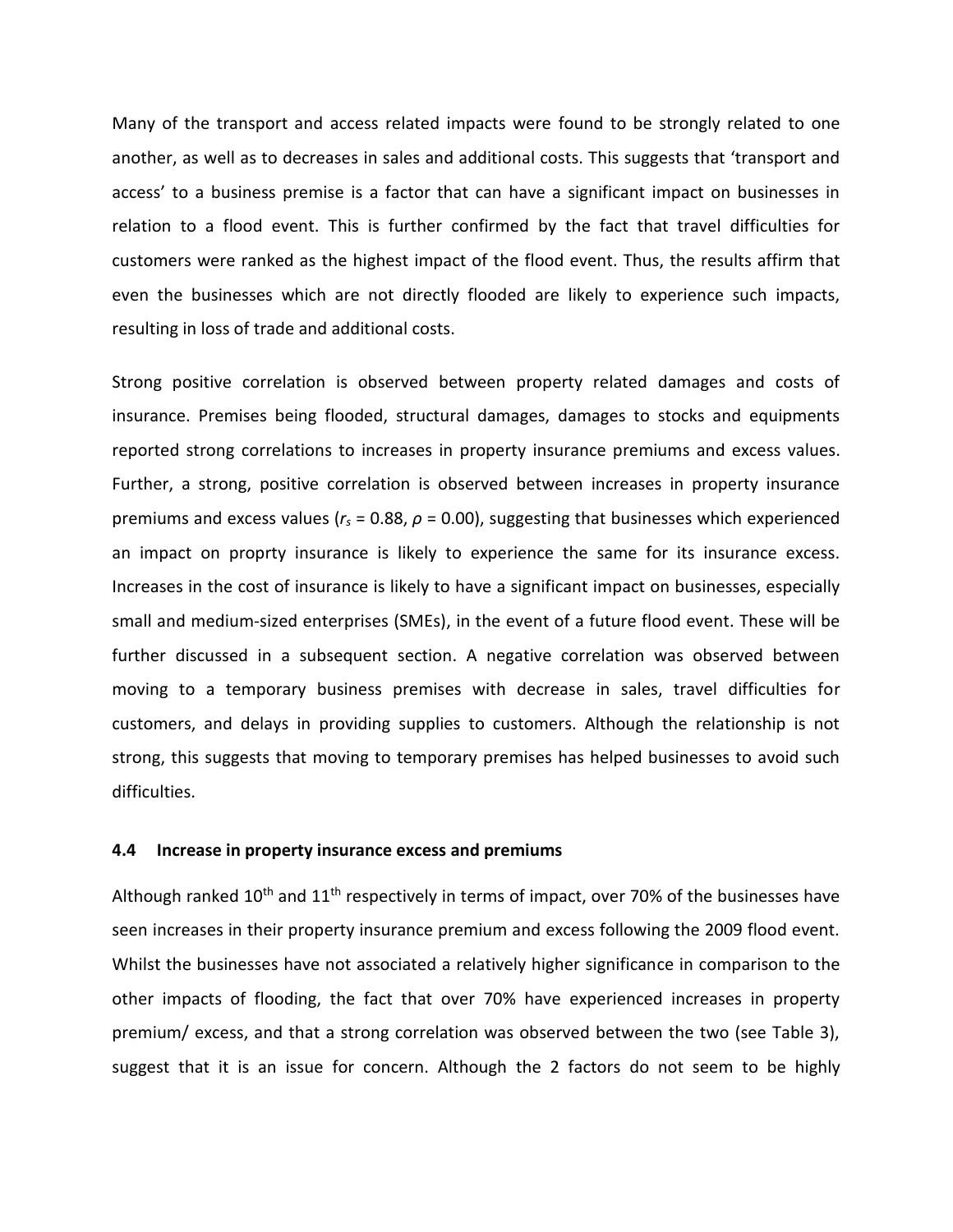significant in isolation, in combination with an inter impact analysis they seem to portray a grave problem facing the flood affected SMEs.

There were significant differences between the extent of increase of premium and excess of insurance. In most cases, the respondents highlighted that there is an increase, but failed to identify its significance. It is worth noting explicit comments by two of the respondents in terms of insurance premium. They reported that their premiums rose by 300% and 100% respectively (as a percentage of the premium before flooding). In some cases, this increase was as low as 10% (See Table 4). The average increase in property insurance premiums as a percentage of the pre-flood premium was 46% (n=15). Only 15 of the 44 businesses surveyed (35%) commented on this question; although over 70% said that their insurance premium has risen, which may be due to their lack of knowledge in terms of property insurance schemes.

**Table 4 – Number of SMEs citing percentage of increases in property insurance premium and excess** 

| Property insurance premium $(n=15)$   | <b>Property insurance Excess (n=18)</b> |                                     |             |  |  |
|---------------------------------------|-----------------------------------------|-------------------------------------|-------------|--|--|
| Increase of property insurance        | Nr. of                                  | Increase of property insurance      | Nr. of      |  |  |
| premium (as a % of pre-flood premium) | <b>SMEs</b>                             | excess (as a % of pre-flood excess) | <b>SMEs</b> |  |  |
| $\leq 25\%$                           | 9                                       | $\leq 100\%$                        |             |  |  |
| 26% - 50%                             | ર                                       | 101% - 500%                         |             |  |  |
| 51% - 75%                             |                                         | 501% - 2000%                        |             |  |  |
| 76% - 100%                            |                                         | 2001% - 5000%                       | 4           |  |  |
| >100%                                 |                                         | 5000%                               |             |  |  |

The average increase in excess clauses was more significant than the increase in premiums. Variation of increases was also significant. Excess clause rises of between £1,000 to £15,000 and £100 to £10,000 were quoted. However, in some cases, the percentage increase was only about 20% - 25%. On average, the percentage increase of excess clauses cited was approximately 1750% (n=18). Whilst the smaller number of responses for the question limits the ability to make a strong generalisation, the results suggest that the insurance industry is using excess clauses as a risk avoidance/transfer strategy in terms of flood risk, more so than increases in insurance premiums.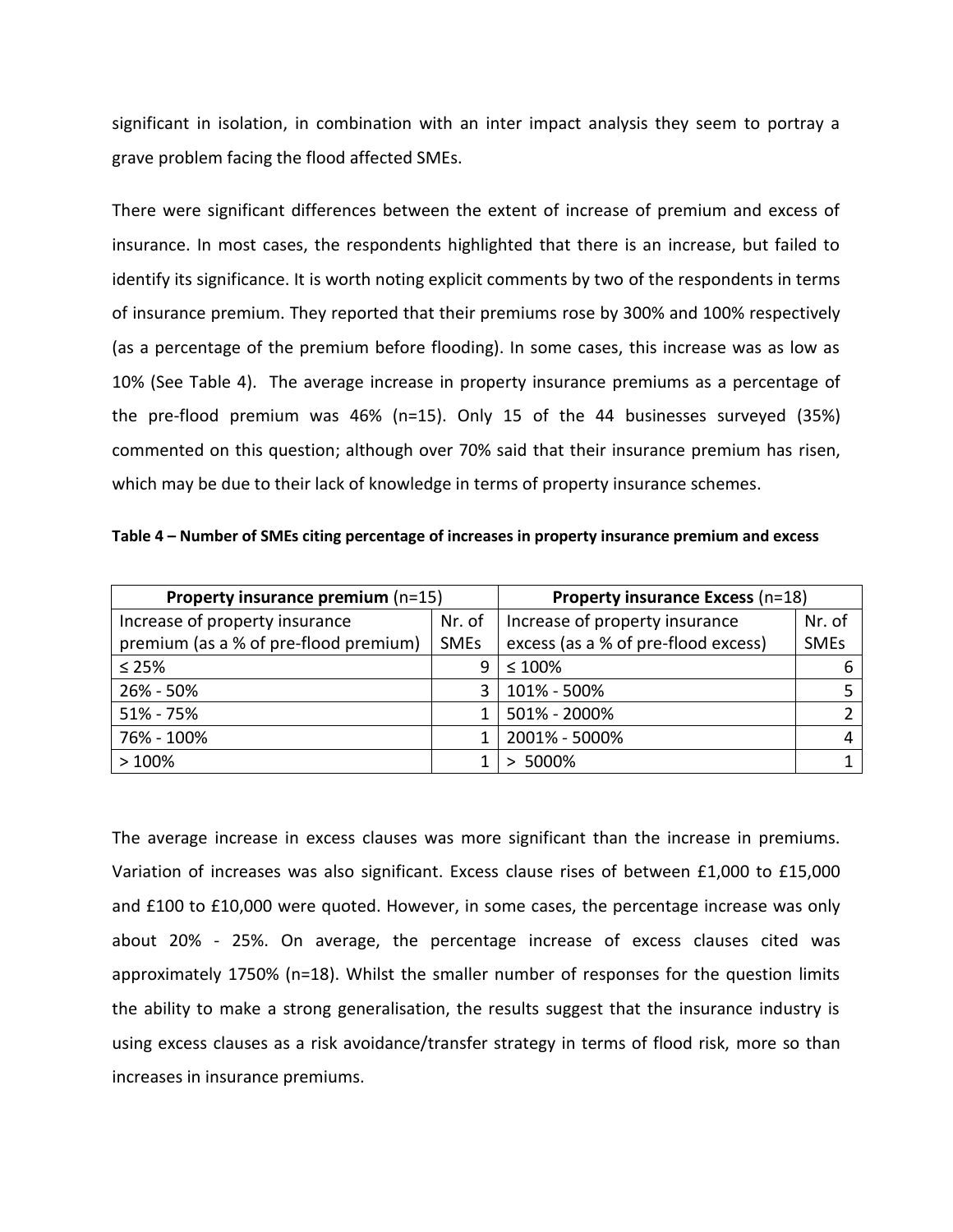Significant increases in insurance excess is likely to make property insurance less valuable for businesses at risk of flooding, and could significantly limit the damages claimable in the event of a future flood event. The issue is further escalated by non-betterment clauses and inactivity of insurers when it comes to property-level flood protection (Douglas *et al.*, 2010), leading to less undertaking of resilient reinstatement and property-level flood protection by businesses. This could have a significant detrimental impact on businesses, as the previous evidence suggests that businesses; especially SMEs, rely heavily on insurance to recover from flood damage (Crichton, 2006).

#### **4.5 Temporary business premises**

Correlation analysis in Table 3 suggested that moving to temporary business premises is likely to minimise the decrease in sales, travel difficulties for customers, and delays in providing supplies to customers as a combined effect. This combined effect is likely to contribute towards retaining the customer base and maintaining business continuity. However, it can be noted that although premises were flooded in 82% of the businesses, only 34%, n=15, (47% of the businesses whose premises were flooded) moved to temporary business premises. With the exception of one case, all the businesses that moved to temporary business premises have said that they were "very much affected" by the issue of "premises flooded". In total, out of the 225 flooded businesses in Cockermouth town centre, 34 businesses had continued to conduct their business in temporary premises in January 2010; nearly 2 months after the flood event (Tickner, 2011)

Businesses that moved to temporary business premises (subjected to the survey) were satisfied with this in terms of cost and time involved with relocation, retaining their customer base and the impact this had on their business survival (See Figure 2). However, their level of satisfaction was low in terms of the level of sales / production in the temporary premises. This may be due to customers not being aware that business had relocated to temporary premises and the level of economic activity in the township following the flooding. Overall, the level of satisfaction expressed by businesses in temporary relocation suggests that this could be a very good initiative to implement in similar situations in the future. All the businesses that moved to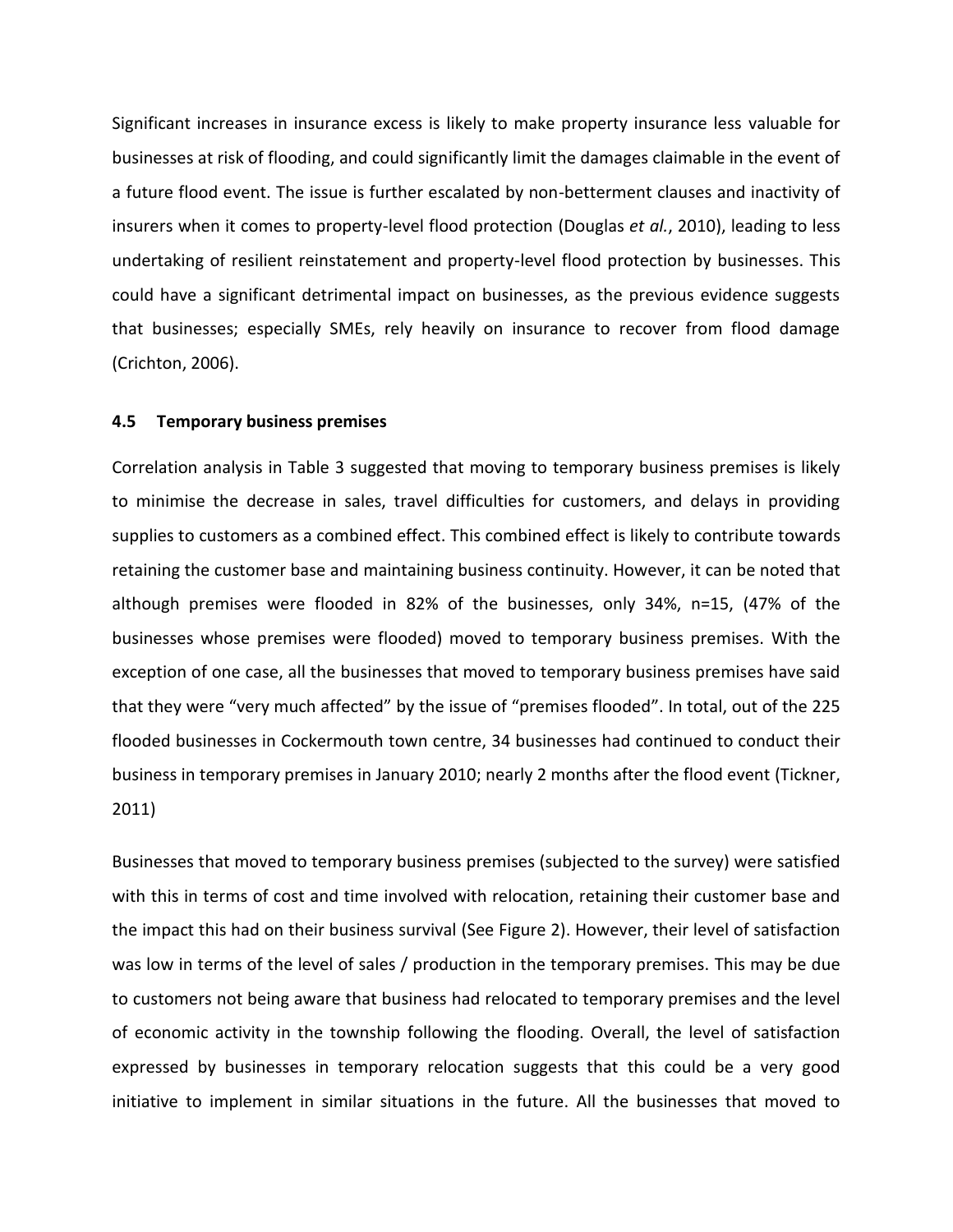temporary premises returned to their original business premises within 12 months, whilst more than half returned approximately 4-6 months after the flood event. Effectively, businesses would not have been able to trade for this period if they had not moved to temporary premise.



**Figure 2 – level of satisfaction with temporary business premises** 

# **5 Discussion**

Based on the findings presented above, several key lessons can be learned in relation to business impacts of flooding.

# **Indirect impacts of flooding can often be substantial**

It can be seen that the impacts of flooding had been felt even by the SMEs who were not physically flooded. Impacts like travel difficulties for customers, increased costs, and decreased sales have affected many SMEs in Cockermouth irrespective of whether they were flooded or not. Although not flooded, SMEs in a rural town centre like Cockermouth might not be able to function if many of the other properties are flooded, and if the access is limited as a result. Loss of critical "lifeline services" such as water, electricity and telephones could also limit their ability to function. Tierney (1994b; 1994a) reported that loss of critical lifeline services were an important cause of business closure relating to a flood event, as loss of utilities can affect a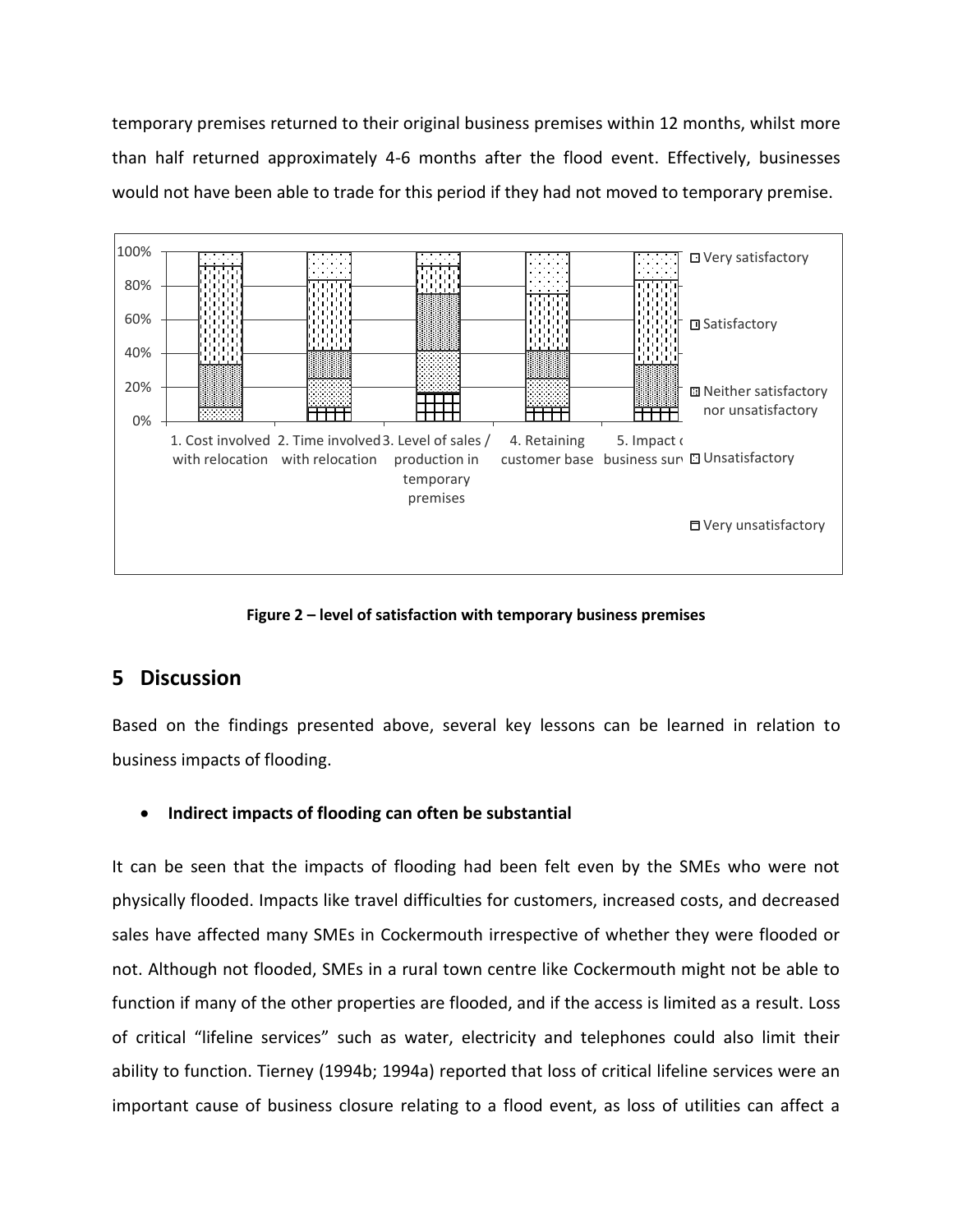significantly larger number of businesses than those actually flooded. This information can be taken forward in policy making related to flood risk management, in assessing the benefits of community level flood management strategies. Such strategies could prevent disruptions not only to those at risk of flooding, but also to other businesses and households in that locality, especially in rural areas like Cockermouth.

# **Impacts of flooding are multifaceted and a flooded SME is likely to experience a range of impacts**

As the inter-impact analysis (see Table 3) revealed, most of the flood impacts are related to each other and SMEs are likely to experience a range of flood impacts simultaneously, rather than in isolation. The knock-on effect or secondary impacts may further disrupt business activities and complicate recovery, endangering business survival. As a result, flooding may result in impacts that SMEs do not normally associate with flooding. Some of these may be classed as latent effects of flooding (Whittle *et al.*, 2010). Although some of the current guidance available for businesses on flooding; for example, Business Resilience Healthcheck (2011) and Environment Agency guidance, recognise and prompt businesses to consider the broad range of impacts associated with flooding; SMEs may often only consider the direct, tangible impacts (Wedawatta *et al.*, 2010; Molinari and Handmer, 2011). As a result, SMEs are likely to under estimate the multifaceted nature of flood impacts which might therefore provide a barrier to their decision to invest in flood protection. The main emphasis and the contribution made by this research is to bridge this gap by enhancing the current understanding of SMEs on preparedness for flooding by considering both the direct and the latent impacts of flooding. Accordingly, guidance available for small businesses regarding flood protection should also highlight the multifaceted nature of flood impacts, their inter-connections and benefits of flood protection.

#### **Inability to rely solely on insurance in the future**

The findings of the study reveal that flood affected SMEs are likely to experience increases in their insurance premiums and excess clauses for their property. As these two impacts were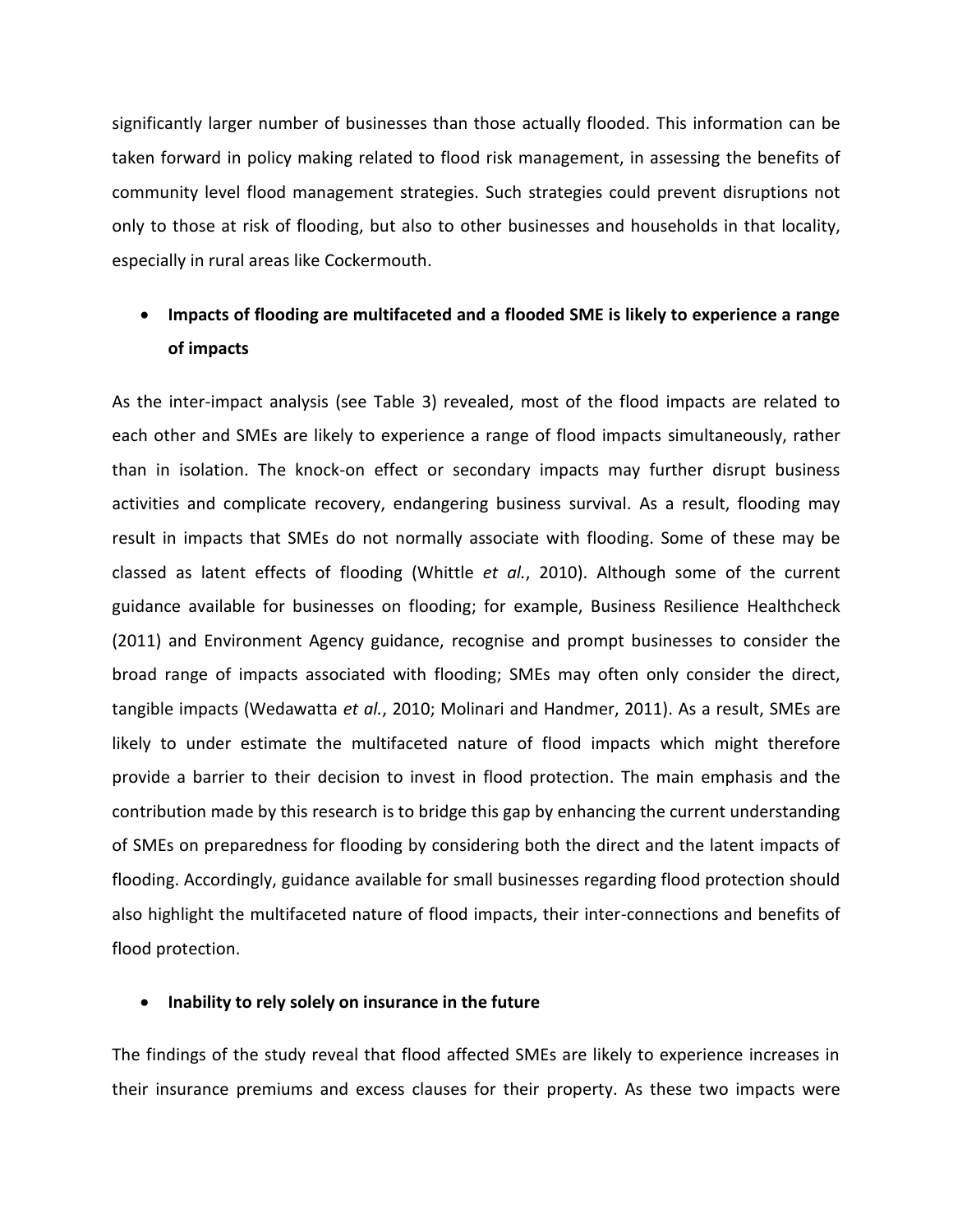found to be largely inter-connected, this means that SMEs will not receive a similar level of protection from their insurers in the future, even at a higher cost. Further, there is much uncertainty over the future provision of flooding insurance in the UK, as the agreement between the Association of British Insurers and the UK government (known as the statement of principles) is set to expire in 2013 (ABI, 2008; ABI, 2010). This is likely to further limit the ability of SMEs to rely solely on insurance to recover from the impacts of flooding in the future. Therefore, SMEs, particularly those which are located in areas under very high risk of flooding, will have to recognise preparedness as a necessity and consider it more strategically within their ongoing business planning.

#### **Importance of protection measures in addition to insurance**

As the ability to rely on insurance decreases, at-risk SMEs will need to address the risk via other means. Whilst protection for flooding might be provided by community level flood defenses and flood management measures in some places, some of the SMEs may still be left without adequate protection. In the Environment Agency's first national flood risk assessment for England, it was highlighted that "it is impossible and impractical to reduce all flood risk, or to defend against all possible floods in all places" (Environment Agency, 2009a: 17). Accordingly, the use of property-level flood resistance and resilience measures was identified as an important element of flood protection. The Pitt review recommended the take-up of property flood protection by businesses (Pitt, 2008). Further, the National Flood and Coastal Erosion Risk Management Strategy for England (Defra, 2011) highlights the importance of managing the flood and coastal erosion risk using the full range of options available in coordination with individuals, communities and organisations. One of the ways it seeks to manage the risk of flooding is by "increasing public awareness of the risk that remains and engaging with people at risk to encourage them to take action to manage the risks that they face and to make their property more resilient" (Defra, 2011: 14). Further, the higher cost of insurance as observed in the study is likely to make property-level flood protection more beneficial for SMEs. In this regard, this study contributes towards the evidence base for benefits of adaptation by providing an account of the impacts of flooding on SMEs.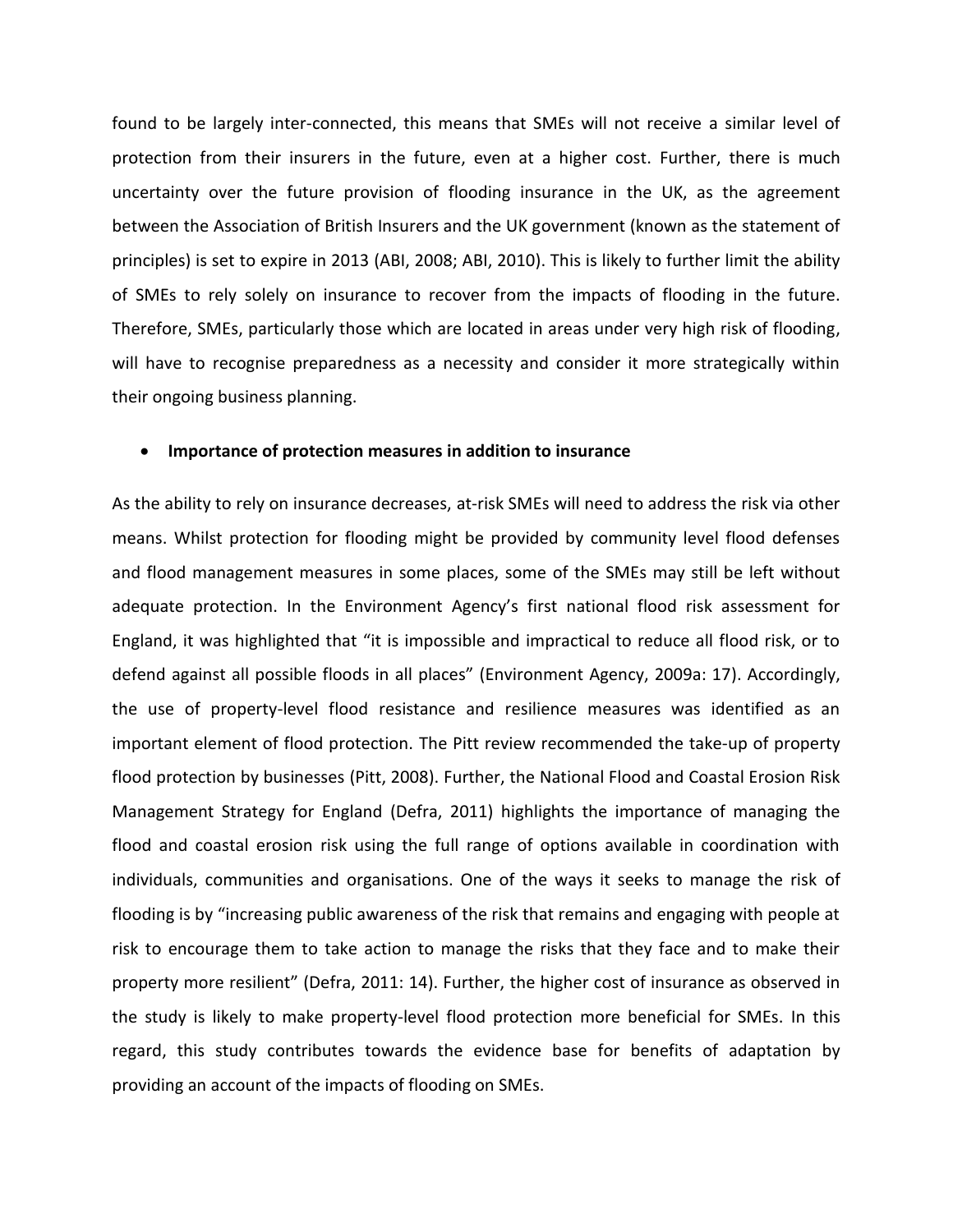# **6 Conclusions**

The analysis of information gathered from the effects of flooding on businesses in the Cockermouth area in Cumbria, UK provides an account of impacts of a major flood event on SMEs in a rural town centre. Although Cockermouth may not be a typical town, it is a small market town worthy of investigating flood risk due to its unique characteristics; such as strong reliance on tourism, and the significant impact that the 2009 flood event had on SMEs in Cockermouth. The unprecedented scale of the floods that affected Cockermouth in November 2009 meant that many businesses were unprepared to face a flood event of that scale. Direct and indirect effects of flooding could be gauged based on this extreme event, to link the overall impact to the vulnerability of small businesses. Although the results presented here might be biased towards micro sized businesses due to their superior presence in the sample, this can be considered representative of a typical rural market town, often dominated by micro businesses. The Cockermouth area being subjected to a very high risk of future flooding means that lessons learned from this single case study of a rural town could be contextualized to such other typical rural town settings within UK and elsewhere. The study was conducted as a multifaceted impact study looking into impacts and inter-impacts of flooding on SMEs. The lessons learned from this exercise; discussed in the previous section, could inform policy making and small business decision making with regard to future flood preparedness and protection.

The results highlighted both the direct impacts such as property damage and damage to stock as well as indirect ones such as supply chain and logistics issues appertaining to customers and suppliers. Impacts related to transport and access were identified as significant and correlated to 'reduced sales' and 'additional costs' under the subsequent inter-impact analysis, suggesting that such impacts may not be limited to flooded businesses alone. The findings related to travel difficulties and loss of access also highlights the importance of reinstating the transport infrastructure as soon as possible following a flood event, so as to minimise disruptions to dayto-day business operations. Therefore, the results of this study show how the effect of flooding cascades down to other supply chain partners who may not necessarily be directly affected by flooding. If this scale is mapped as a holistic process, the effect of the Cockermouth flood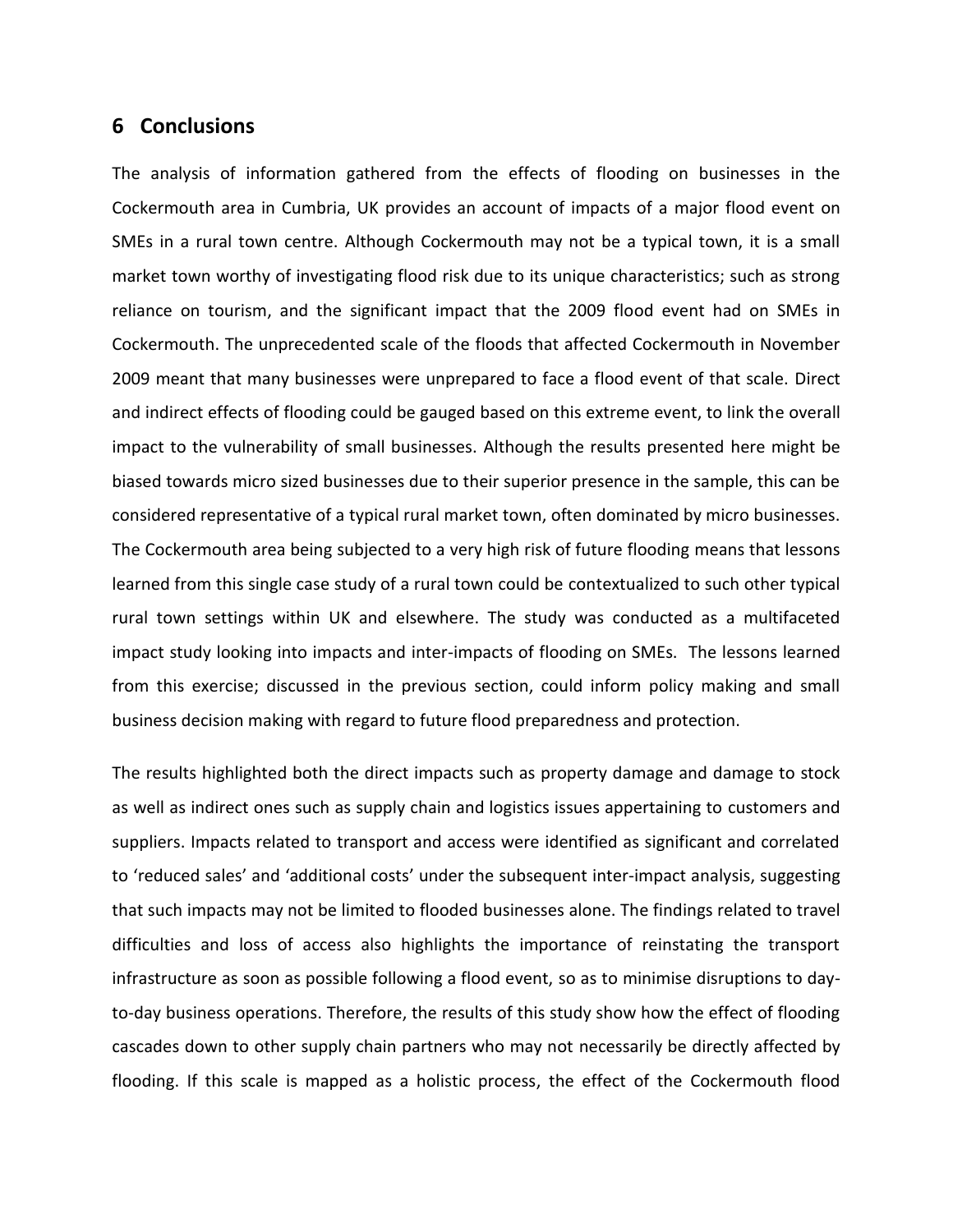cascades down into the entire fabric of the community living in the area. The results of this study could, therefore, form an early blue print for a detailed study into small business resilience and to contribute to making more informed judgments about the most appropriate adaptation measures.

It is important that insurance cover is available for businesses at reasonable cost, and is able to provide adequate protection especially for SMEs. The results of the study showed significant increases in 'insurance excess' of property insurance policies and to the degree to which such insurance schemes become irrelevant and unsustainable in areas at very high flood risk. The results of this study can be generalised into other areas in the UK which have a very high risk of future flooding. This finding may be significant to the Confederation of British Industry (CBI) and the Federation of Small Businesses in understanding and lobbying policy making initiatives. Unless such insurance risks are addressed by adopting various alternative means, such a situation could amount to considerable costs and widespread business failure. Lack of protection by insurers highlights the importance of businesses undertaking other flood adaptation measures, involving property-level flood protection and other risk management / business continuity measures. Whilst the responsibility for implementing community-level flood protection measures rests mainly on policy makers, the responsibility for implementing property-level flood protection measures rests with the property owners. Hence, the range of impacts experienced by businesses underlines the importance of implementing such protection measures to protect at-risk business properties. This information can be taken forward by institutions such as the Royal Institution of Chartered Surveyors (RICS) in providing propertylevel flood adaptation advice for SMEs through their practicing members. However, it has to be seen whether the flood impacts have actually resulted in such adaptation measures. The research will be further developed to study in detail the response of businesses to flood risk.

### **References**

- ABI (2008) *Revised statement of principles on the provision of flood insurance*, London: Association of British Insurers.
- ABI (2010) *Fighting flood risk together*, London: Association of British Insurers.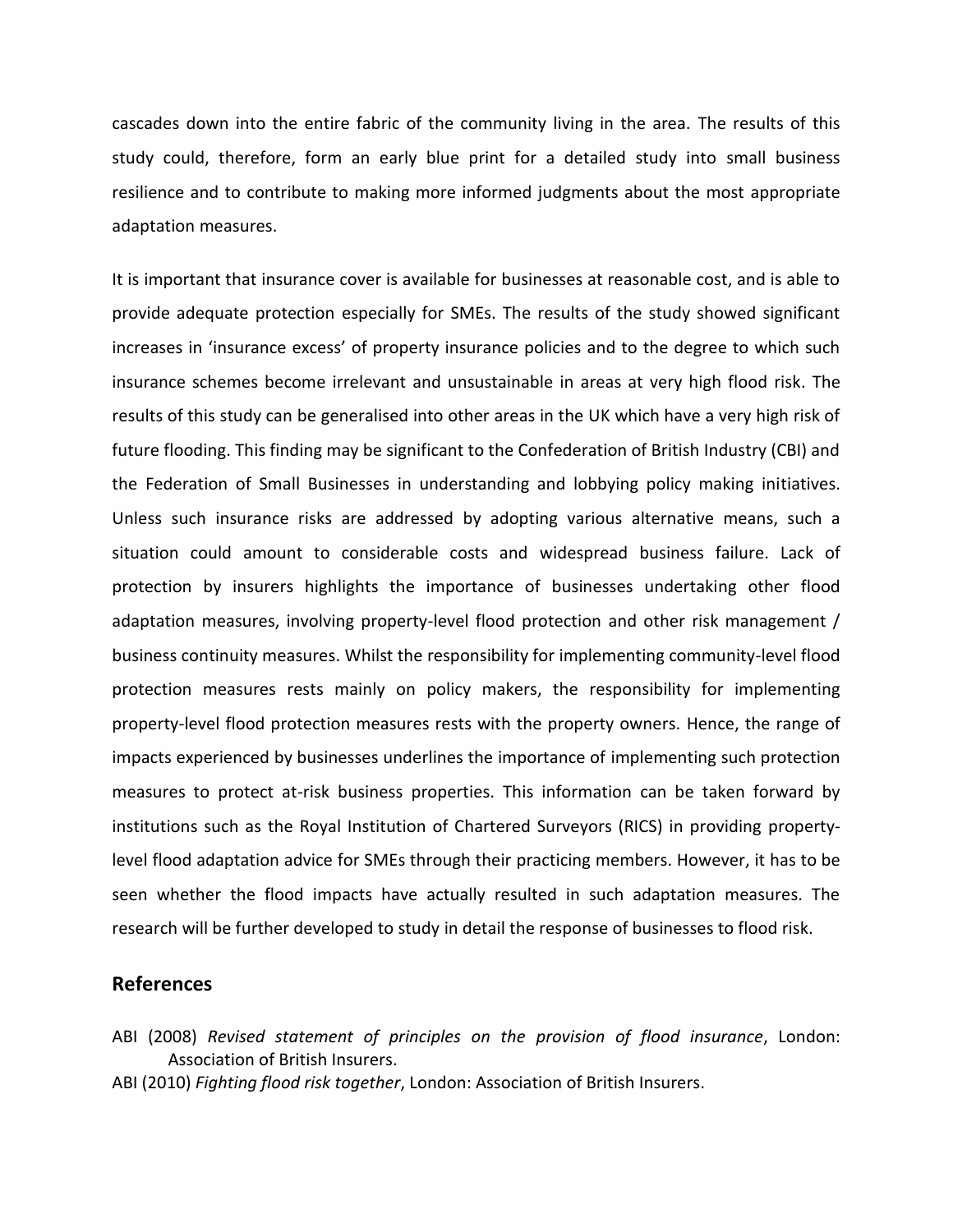- Akintoye, A., Taylor, C. and Fitzgerald, E. (1998) Risk analysis and management of Private Finance Initiative projects. *Engineering, Construction and Architectural Management*, 5(1), 9-21.
- Business in the Community North East 2011 *Business Resilience Healthcheck*. Available online from http://www.businessresiliencehealthcheck.co.uk/. Accessed on 03/06/2011
- Cabinet Office (2010) *National Risk Register of Civil Emergencies*, Crown Copyright,: Cabinet Office.
- Ciavola, P., Ferreira, O., Haerens, P., Van Koningsveld, M., Armaroli, C. and Lequeux, Q. (2011) Storm impacts along European coastlines. Part 1: The joint effort of the MICORE and ConHaz Projects. *Environmental Science & Policy*, 14(7), 912-923.
- Creswell, J.W. (2003) *Research design: Qualitative, quantitative, mixed methods approaches*. 2nd ed. London: SAGE Publications.
- Crichton, D. (2006) *Climate Change and its effects on Small Businesses in the UK*. London: AXA Insurance UK.
- Cumbria County Council 2010 *Business and economy* Available online from http://www.cumbria.gov.uk/floods/oneyearon/businessandeconomy.asp. Accessed on 15/10/2011
- Cumbria Intelligence Observatory (2010) *Cumbria Floods November 2009: An Impact Assessment* Cumbria: Cumbria Intelligence Observatory
- Curran, J. and Blackburn, R.A. (2001) *Researching the small enterprise*. London: SAGE Publications.
- Defra (2011) *Understanding the risks, empowering communities, building resilience: The national flood and coastal erosion risk management strategy for England*, London: The Stationery Office.
- Douglas, I., Garvin, S., Lawson, N., Richards, J., Tippett, J. and White, I. (2010) Urban pluvial flooding: a qualitative case study of cause, effect and nonstructural mitigation. *Journal of Flood Risk Management*, 3(2), 112-125.
- Easterby-Smith, M., Thorpe, R. and Jackson, P.R. (2008) *Management research*. 3rd edition ed. London: SAGE Publications.
- EKOS Consulting (UK) Ltd (2008) *Evaluation of Yorkshire Forward's Flood Response*, Sheffield: EKOS Consulting (UK) Ltd.
- Environment Agency (2009a) *Flooding in England: A national assessment of flood risk*, Bristol: Environment Agency.
- Environment Agency (2009b) *River Derwent Catchment Flood Management Plan: Summary Report*, Warrington Environment Agency.
- Environment Agency (2009c) *Cumbria 2009 Floods: Lessons Identified Report*, London: Environment Agency.
- Few, R., Ahern, M., Matthies, F. and Kovats, S. (2004) *Floods, health and climate change: A strategic review*, Norwich: Tyndall Centre for Climate Change Research.
- Grothmann, T. and Reusswig, F. (2006) People at Risk of Flooding: Why Some Residents Take Precautionary Action While Others Do Not. *Natural Hazards*, 38(1), 101-120.

Heliview Research (2008) *Climate change effects*. Breda: Heliview Research.

HSE (2008) *Employers' Liability (Compulsory Insurance) Act 1969: A guide for employers* Suffolk Health and Safety Executive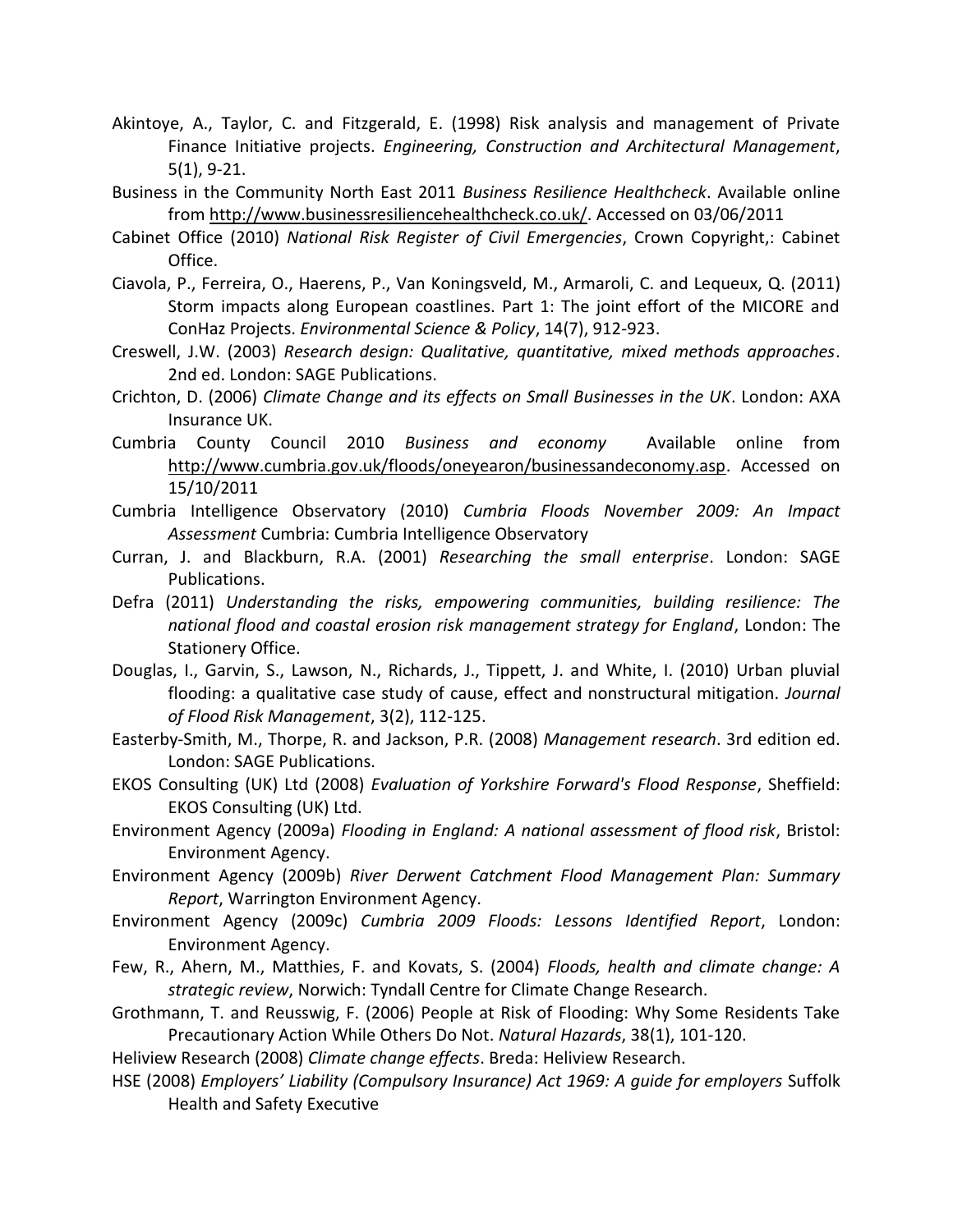- Ingirige, B. and Wedawatta, G. (2011) Impacts of flood hazards on small and medium companies: Strategies for property level protection and business continuity. *In:* Proverbs, D, Lammond, J, Hammond, F and Booth, C (Eds.), *Flood Hazards, Impacts and Responses for the Built Environment*, pp. 269-280. London: Routeledge.
- Ingirige, B., Jones, K. and Proverbs, D. (2008) Investigating SME resilience and their adaptive capacities to extreme weather events: A literature review and synthesis In: *Proceedings of the Conference on Building Education and Research (BEAR 2008)*, Kandalama, Sri Lanka.
- JBA Consulting (2011) *Allerdale Borough Council 2010 SFRA Update: Volume 2 Final Report*, Warrington: JBA Consulting.
- Joseph, R., Proverbs, D., Lamond, J. and Wassell, P. (2011) An analysis of the costs of resilient reinstatement of flood affected properties: A case study of the 2009 flood event in Cockermouth. *Structural Survey*, 29(4), 279-293.
- Kometa, S.T., Olomolaiye, P.O. and Harris, F.C. (1994) Attributes of UK construction clients influencing project consultants' performance. *Construction Management & Economics*, 12(5), 433.
- Metcalf, G., Jenkinson, K. and Johnstone, K. (2010) *A changing climate for business*. 3rd ed. Oxford: UK Climate Impacts Programme.
- Molinari, D. and Handmer, J. (2011) A behavioural model for quantifying flood warning effectiveness. *Journal of Flood Risk Management*, 4(1), 23-32.
- Norrington, H. and Underwood, K. (2008) *Climate change and small businesses: How directors are responding to the challenges of climate change - Research Findings 2008*. Guildford: Climate South East.
- Office for National Statistics (2011) *UK Business: Activity, Size and Location 2011*, Newport: Business Statistics Division, Office for National Statistics.
- Peck, F., Jackson, K., Bloomer, D. and Murphy, G. (2010) *Cumbria Economic Bulletin - March 2010*, University of Cumbria Centre for Regional Economic Development with Cumbria Intelligence Observatory.
- Penning-Rowsell, E., Tapsell, S. and Wilson, T. (2005) Key policy implications of the health effects of floods. *In:* Kirch, W, Menne, B and Bertollini, R (Eds.), *Extreme Weather and Climate Events: Risks to Human Health and Public Health Responses*, pp. 207-223. Berlin/Heidelberg: Springer-Verlag.
- Pitt, M. (2008) *The Pitt Review - Learning Lessons from the 2007 floods*, London: Cabinet Office.
- Runyan, R.C. (2006) Small Business in the Face of Crisis: Identifying Barriers to Recovery from a Natural Disaster. *Journal of Contingencies and Crisis Management*, 14(1), 12-26.
- Soetanto, R. and Proverbs, D. (2004) Impact of flood characteristics on damage caused to UK domestic properties: the perceptions of building surveyors. *Structural Survey*, 22(2), 95- 104.
- Tapsell, S.M., Penning-Rowsell, E.C., Tunstall, S.M. and Wilson, T.L. (2002) Vulnerability to flooding: health and social dimensions. *Philosophical Transactions of the Royal Society of London. Series A: Mathematical, Physical and Engineering Sciences*, 360(1796), 1511- 1525.
- Tickner, L. (2011) Case Study: The Cockermouth flood recovery strategy. *In*, *Presentation in Civil Contingencies 2011 conference*, 18/01/2011, London.